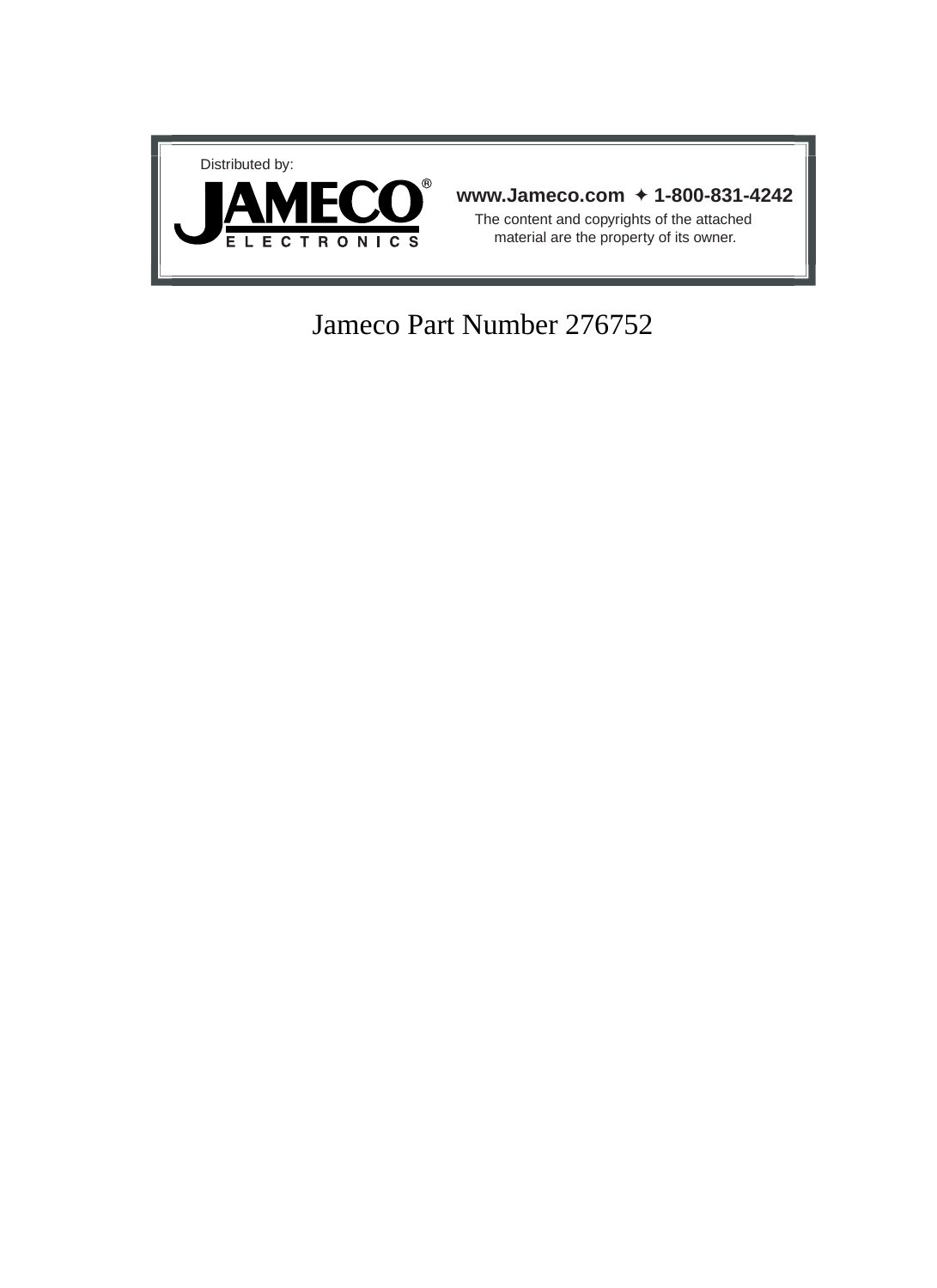

The X28C64 is an 8K  $x$  8 E<sup>2</sup>PROM, fabricated with Xicor's proprietary, high performance, floating gate CMOS technology. Like all Xicor programmable nonvolatile memories the X28C64 is a 5V only device. The X28C64 features the JEDEC approved pinout for bytewide memories, compatible with industry standard RAMs. The X28C64 supports a 64-byte page write operation, effectively providing a 78µs/byte write cycle and enabling the entire memory to be typically written in 0.625 seconds. The X28C64 also features DATA and Toggle Bit Polling, a system software support scheme used to indicate the early completion of a write cycle. In addition, the X28C64 includes a user-optional software data protection mode that further enhances Xicor's hard-

Xicor  $E^2$ PROMs are designed and tested for applications requiring extended endurance. Inherent data re-

# **64K X28C64 8K x 8 Bit**

# **5 Volt, Byte Alterable E2PROM**

**DESCRIPTION**

ware write protect capability.

tention is greater than 100 years.

### **FEATURES**

- **• 150ns Access Time**
- **• Simple Byte and Page Write**
	- **—Single 5V Supply**
		- $-$ No External High Voltages or V<sub>PP</sub> Control **Circuits**
	- **—Self-Timed**
		- **—No Erase Before Write**
		- **—No Complex Programming Algorithms**
	- **—No Overerase Problem**
- **• Low Power CMOS**
	- **—60mA Active Current Max.**
	- **—200**µ**A Standby Current Max.**
- **• Fast Write Cycle Times**
	- **—64 Byte Page Write Operation**
	- **—Byte or Page Write Cycle: 5ms Typical**
	- **—Complete Memory Rewrite: 0.625 sec. Typical**
- **—Effective Byte Write Cycle Time: 78**µ**s Typical • Software Data Protection**
- **• End of Write Detection**
- **—**DATA **Polling**
- **—Toggle Bit**
- **• High Reliability**
	- **—Endurance: 100,000 Cycles**
	- **—Data Retention: 100 Years**
- **• JEDEC Approved Byte-Wide Pinout**

#### **PIN CONFIGURATION**



#### © Xicor, Inc. 1991, 1995 Patents Pending Characteristics subject to change without notice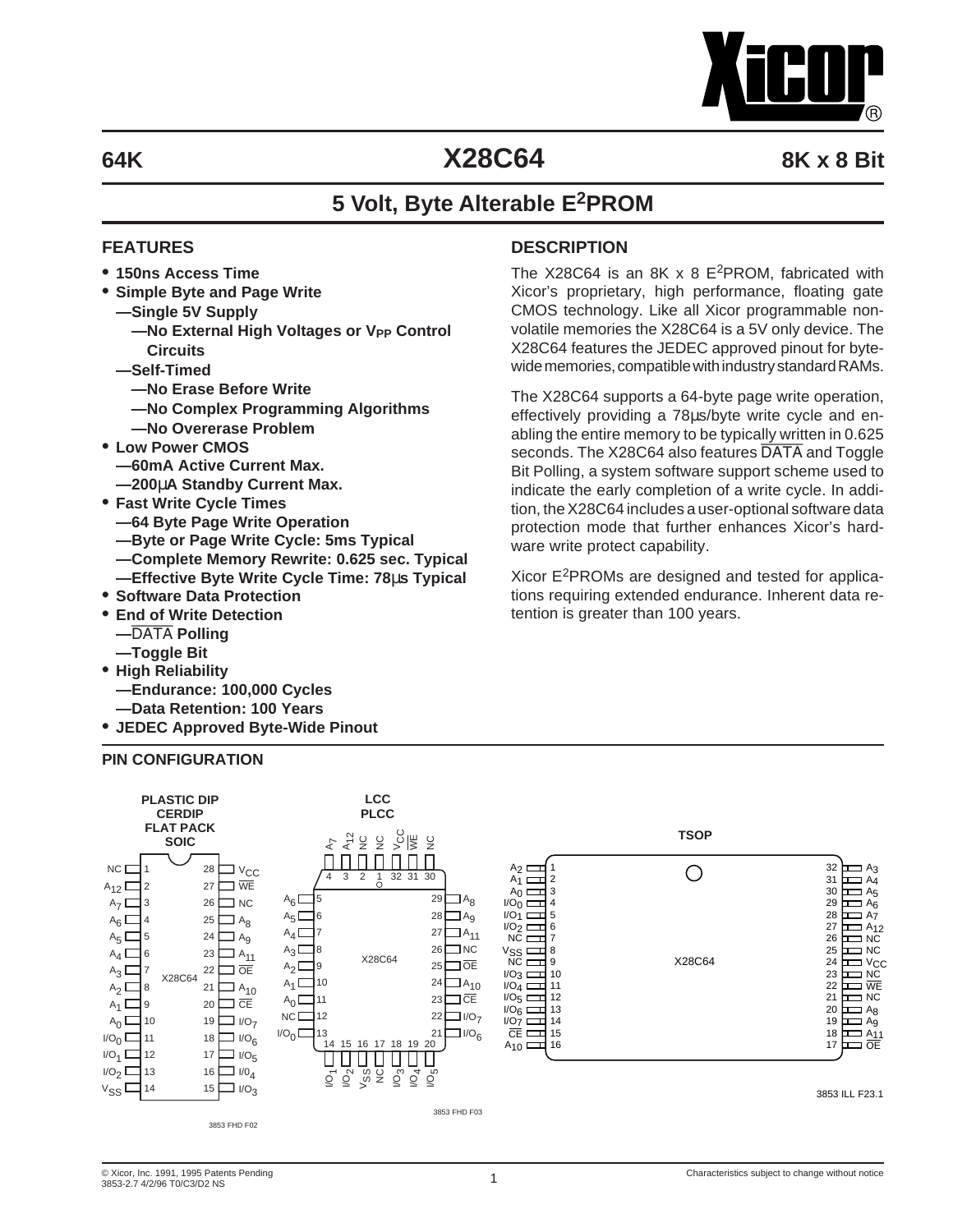### **PIN DESCRIPTIONS**

### Addresses (A<sub>0</sub>–A<sub>12</sub>)

The Address inputs select an 8-bit memory location during a read or write operation.

### **Chip Enable (**CE**)**

The Chip Enable input must be LOW to enable all read/ write operations. When  $\overline{CE}$  is HIGH, power consumption is reduced.

### **Output Enable (**OE**)**

The Output Enable input controls the data output buffers and is used to initiate read operations.

### **PIN NAMES**

| <b>Symbol</b>          | <b>Description</b>   |
|------------------------|----------------------|
| $A_0 - A_{12}$         | Address Inputs       |
| $I/O_0 - I/O_7$        | Data Input/Output    |
| $\overline{\text{WE}}$ | Write Enable         |
| $\overline{\text{CE}}$ | Chip Enable          |
| <b>OE</b>              | <b>Output Enable</b> |
| Vcc                    | $+5V$                |
| Vss                    | Ground               |
| N <sub>C</sub>         | No Connect           |

3853 PGM T01

### **FUNCTIONAL DIAGRAM**

#### 3853 FHD F01 X BUFFERS LATCHES AND DECODER I/O BUFFERS Y BUFFERS AND LATCHES LATCHES AND DECODER **CONTROL** LOGIC AND TIMING 65,536-BIT E2PROM ARRAY  $I/O_0-I/O_7$ DATA INPUTS/OUTPUTS CE OE  $VCC$   $\circ$  $VSS \sim$  $A_0 - A_12$ ADDRESS INPUTS **WE**

### Data In/Data Out (I/O<sub>0</sub>–I/O<sub>7</sub>)

Data is written to or read from the X28C64 through the I/O pins.

### **Write Enable (**WE**)**

The Write Enable input controls the writing of data to the X28C64.

### **PIN CONFIGURATION**

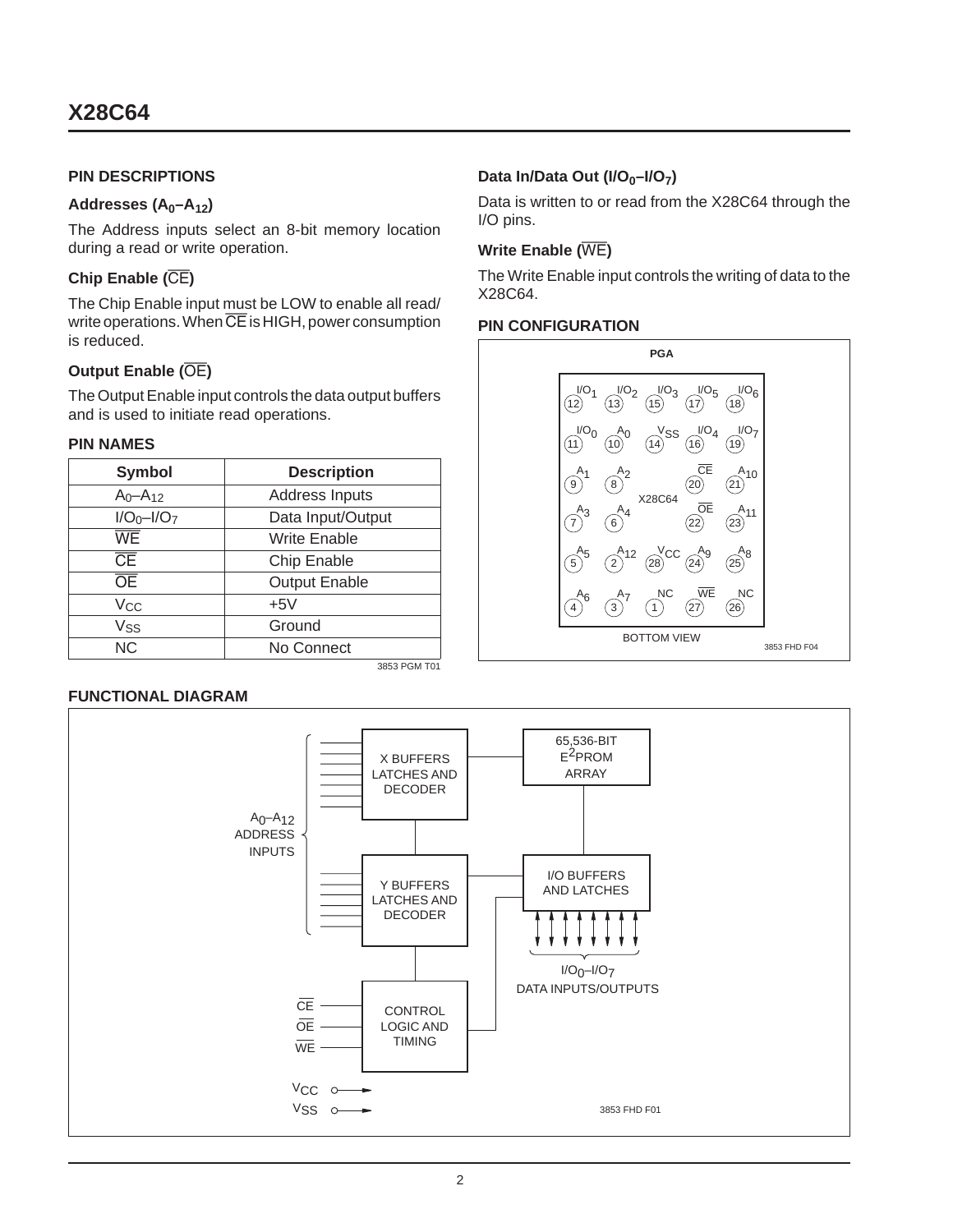### **DEVICE OPERATION**

### **Read**

Read operations are initiated by both  $\overline{OE}$  and  $\overline{CE}$  LOW. The read operation is terminated by either  $\overline{CE}$  or  $\overline{OE}$ returning HIGH. This two line control architecture eliminates bus contention in a system environment. The data bus will be in a high impedance state when either  $\overline{OE}$  or CE is HIGH.

### **Write**

Write operations are initiated when both  $\overline{\text{CE}}$  and  $\overline{\text{WE}}$  are LOW and  $\overline{OE}$  is HIGH. The X28C64 supports both a  $\overline{CE}$ and WE controlled write cycle. That is, the address is latched by the falling edge of either  $\overline{\text{CE}}$  or  $\overline{\text{WE}}$ , whichever occurs last. Similarly, the data is latched internally by the rising edge of either  $\overline{CE}$  or  $\overline{WE}$ , whichever occurs first. A byte write operation, once initiated, will automatically continue to completion, typically within 5ms.

### **Page Write Operation**

The page write feature of the X28C64 allows the entire memory to be written in 0.625 seconds. Page write allows two to sixty-four bytes of data to be consecutively written to the X28C64 prior to the commencement of the internal programming cycle. The host can fetch data from another device within the system during a page write operation (change the source address), but the page address ( $A_6$  through  $A_{12}$ ) for each subsequent valid write cycle to the part during this operation must be the same as the initial page address.

The page write mode can be initiated during any write operation. Following the initial byte write cycle, the host can write an additional one to sixty-three bytes in the same manner as the first byte was written. Each successive byte load cycle, started by the  $\overline{WE}$  HIGH to LOW transition, must begin within 100µs of the falling edge of the preceding  $\overline{\text{WE}}$ . If a subsequent  $\overline{\text{WE}}$  HIGH to LOW transition is not detected within 100µs, the internal automatic programming cycle will commence. There is no page write window limitation. Effectively the page write window is infinitely wide, so long as the host continues to access the device within the byte load cycle time of 100µs.

### **Write Operation Status Bits**

The X28C64 provides the user two write operation status bits. These can be used to optimize a system write cycle time. The status bits are mapped onto the I/O bus as shown in Figure 1.





### DATA Polling (I/O<sub>7</sub>)

The X28C64 features DATA Polling as a method to indicate to the host system that the byte write or page write cycle has completed. DATA Polling allows a simple bit test operation to determine the status of the X28C64, eliminating additional interrupt inputs or external hardware. During the internal programming cycle, any attempt to read the last byte written will produce the complement of that data on  $I/O<sub>7</sub>$  (i.e. write data = 0xxx xxxx, read data =  $1$ xxx xxxx). Once the programming cycle is complete,  $I/O<sub>7</sub>$  will reflect true data. Note: If the X28C64 is in the protected state and an illegal write operation is attempted DATA Polling will not operate.

### Toggle Bit (I/O<sub>6</sub>)

The X28C64 also provides another method for determining when the internal write cycle is complete. During the internal programming cycle  $I/O<sub>6</sub>$  will toggle from HIGH to LOW and LOW to HIGH on subsequent attempts to read the device. When the internal cycle is complete the toggling will cease and the device will be accessible for additional read or write operations.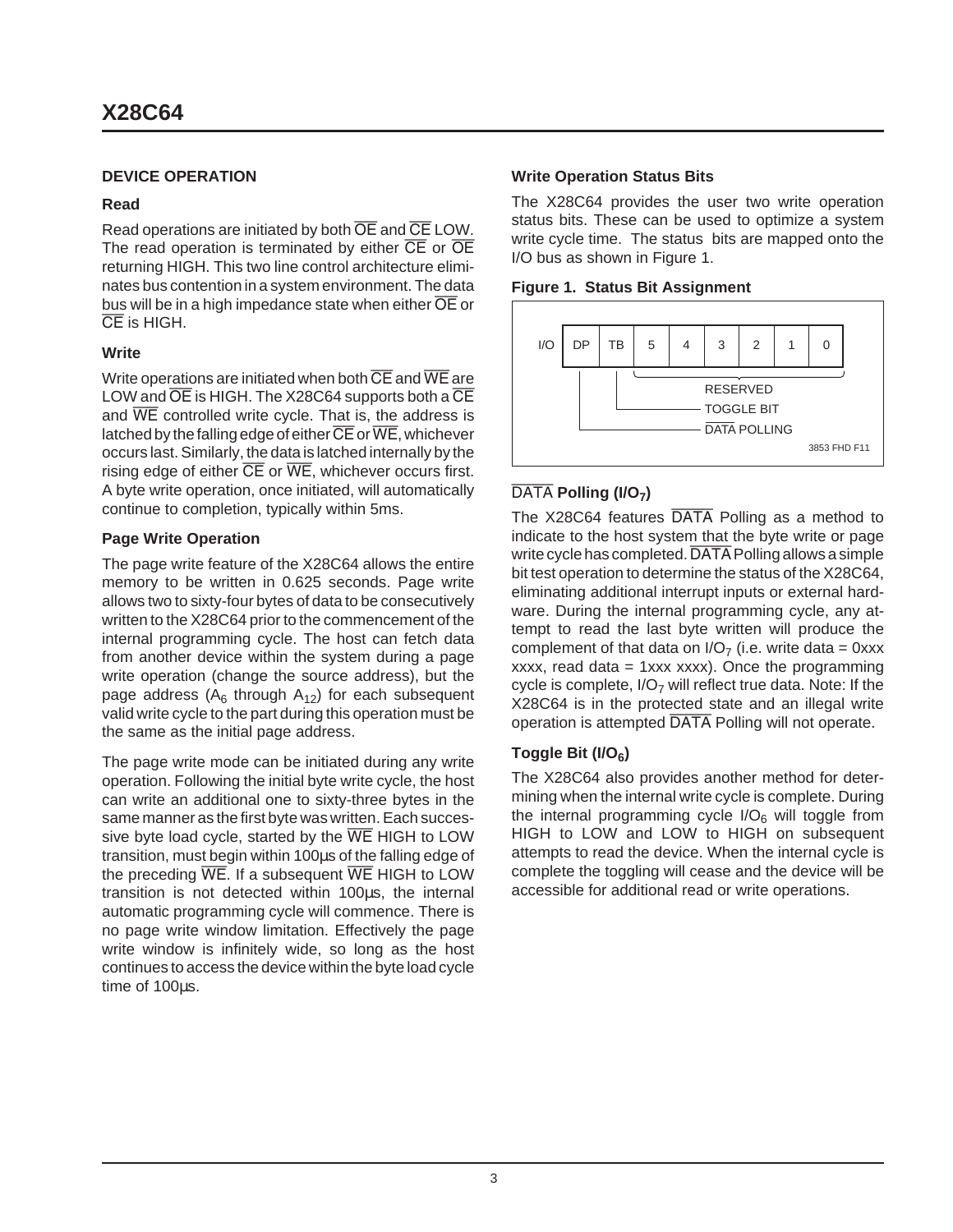### DATA **Polling I/O7**

**Figure 2.** DATA **Polling Bus Sequence**



**Figure 3.** DATA **Polling Software Flow**



DATA Polling can effectively halve the time for writing to the X28C64. The timing diagram in Figure 2 illustrates the sequence of events on the bus. The software flow diagram in Figure 3 illustrates one method of implementing the routine.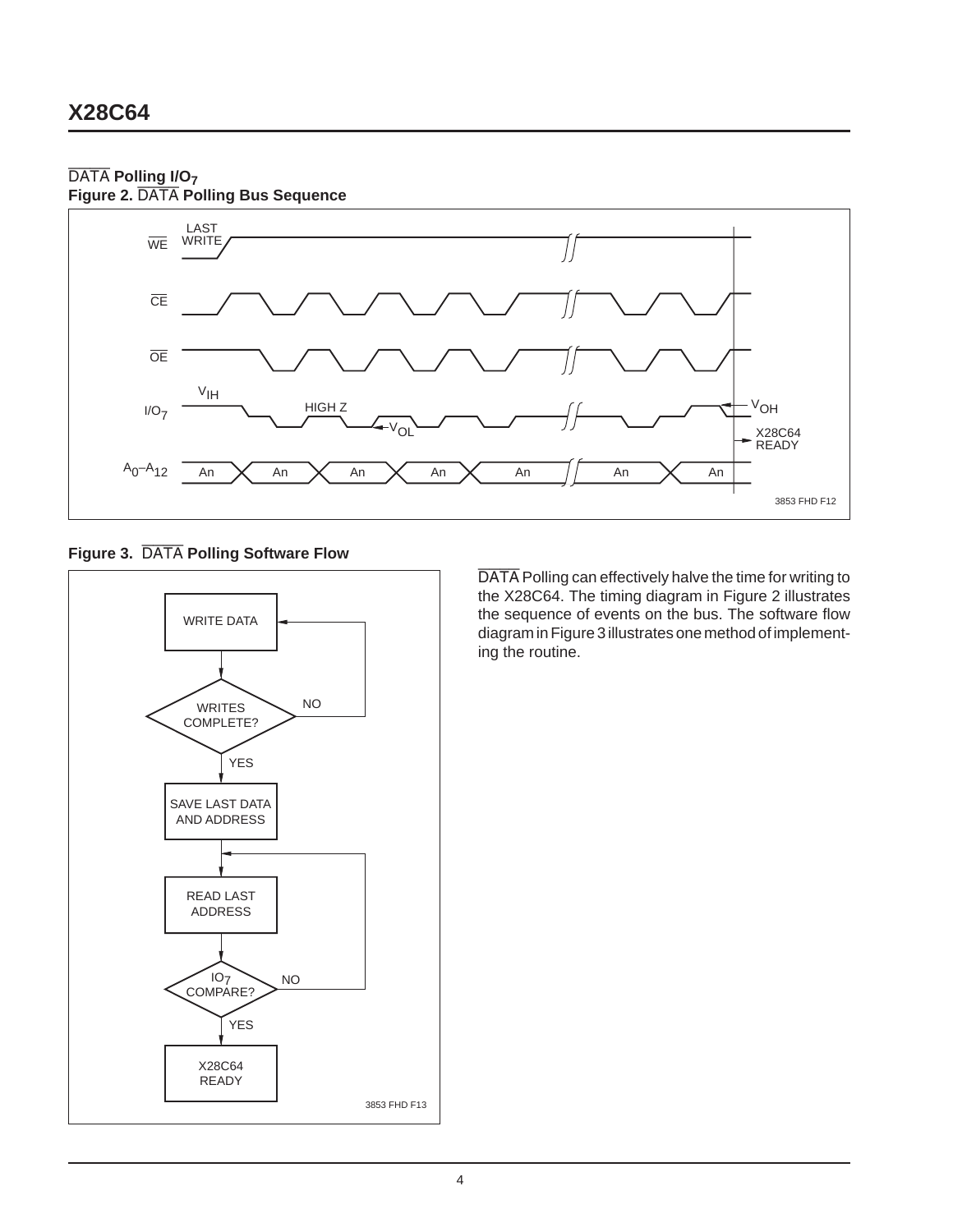#### **The Toggle Bit I/O6 Figure 4. Toggle Bit Bus Sequence**



**Figure 5. Toggle Bit Software Flow**



The Toggle Bit can eliminate the software housekeeping chore of saving and fetching the last address and data written to a device in order to implement DATA Polling. This can be especially helpful in an array comprised of multiple X28C64 memories that is frequently updated. Toggle Bit Polling can also provide a method for status checking in multiprocessor applications. The timing diagram in Figure 4 illustrates the sequence of events on the bus. The software flow diagram in Figure 5 illustrates a method for polling the Toggle Bit.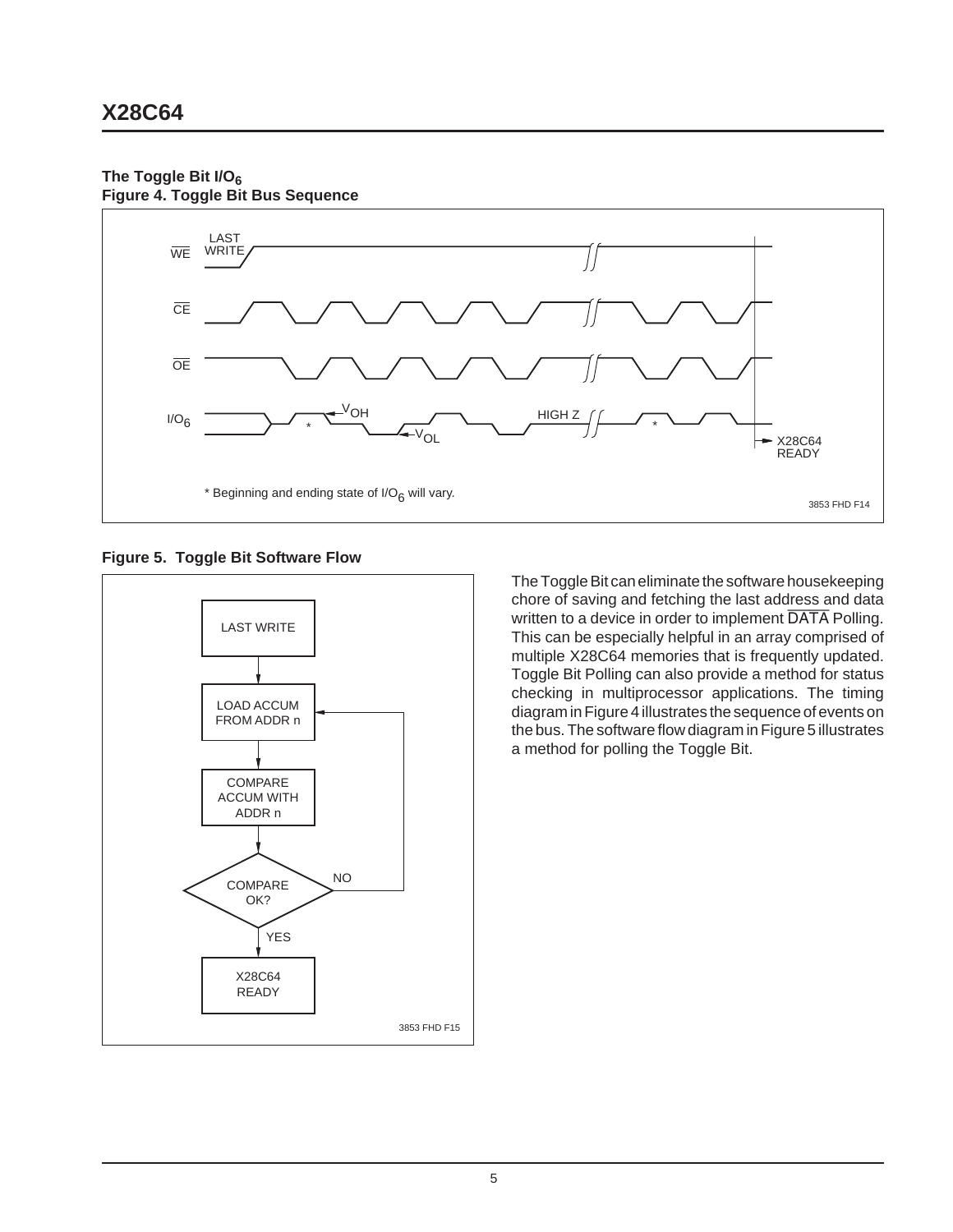### **HARDWARE DATA PROTECTION**

The X28C64 provides three hardware features (compatible with X2864A) that protect nonvolatile data from inadvertent writes.

- Noise Protection-A WE pulse typically less than 20ns will not initiate a write cycle.
- Default V<sub>CC</sub> Sense—All write functions are inhibited when  $V_{CC}$  is  $\leq 3V$  typically.
- Write Inhibit—Holding either OE LOW, WE HIGH, or CE HIGH will prevent an inadvertent write cycle during power-up and power-down, maintaining data integrity.

### **SOFTWARE DATA PROTECTION**

The X28C64 offers a software controlled data protection feature. The X28C64 is shipped from Xicor with the software data protection NOT ENABLED; that is, the device will be in the standard operating mode. In this mode data should be protected during power-up/-down operations through the use of external circuits. The host would then have open read and write access of the device once  $V_{CC}$  was stable.

The X28C64 can be automatically protected during power-up and power-down without the need for external circuits by employing the software data protection feature. The internal software data protection circuit is enabled after the first write operation utilizing the software algorithm. This circuit is nonvolatile and will remain set for the life of the device unless the reset command is issued.

Once the software protection is enabled, the X28C64 is also protected from inadvertent and accidental writes in the powered-on state. That is, the software algorithm must be issued prior to writing additional data to the device.

### **SOFTWARE ALGORITHM**

Selecting the software data protection mode requires the host system to precede data write operations by a series of three write operations to three specific addresses. Refer to Figure 6 and 7 for the sequence. The three-byte sequence opens the page write window enabling the host to write from one to sixty-four bytes of data\*. Once the page load cycle has been completed, the device will automatically be returned to the data protected state.

Note: \*Once the three-byte sequence is issued it must be followed by a valid byte or page write operation.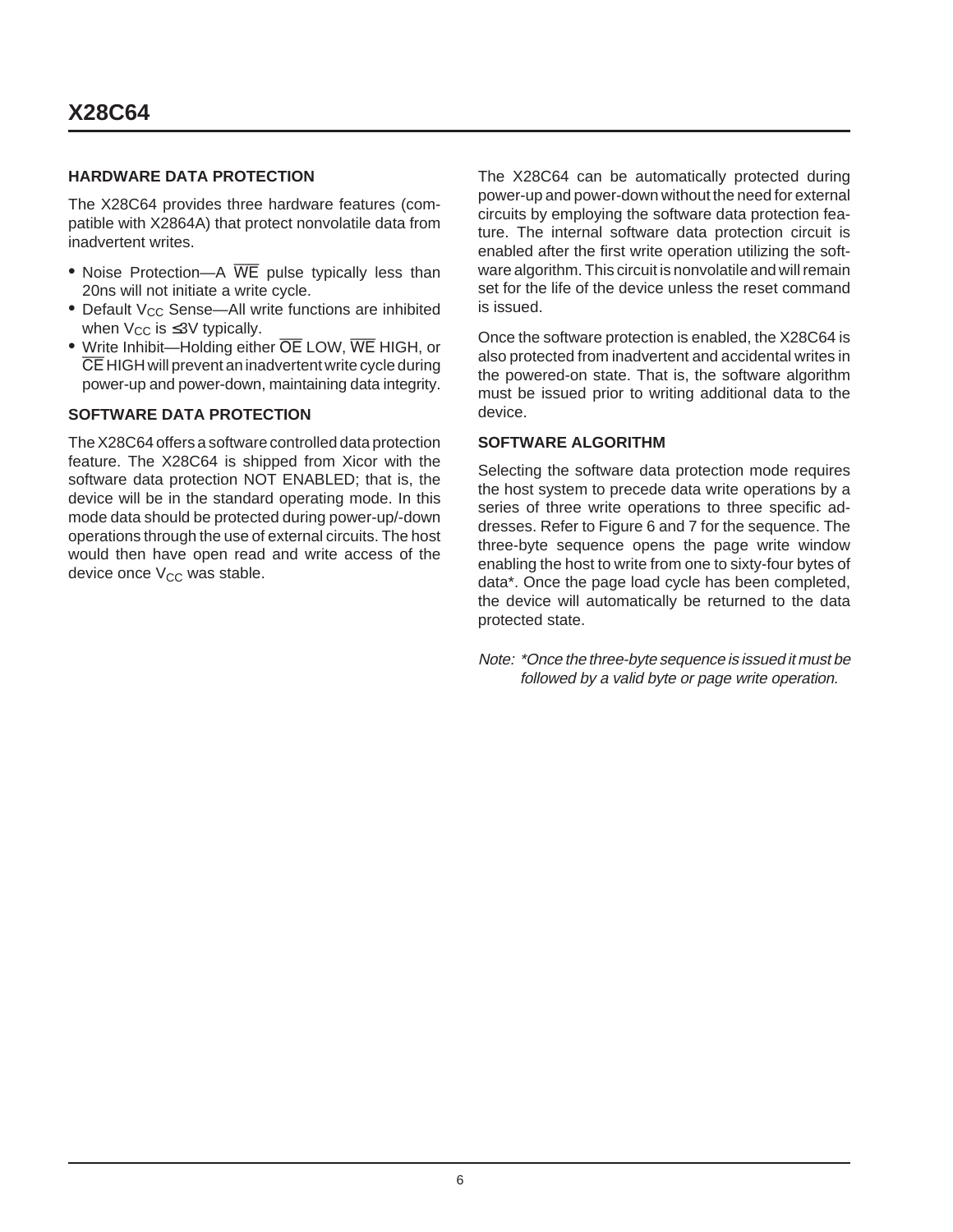### **Software Data Protection**

**Figure 6. Timing Sequence—Byte or Page Write**



### **Figure 7. Write Sequence for Software Data Protection**



Regardless of whether the device has previously been protected or not, once the software data protection algorithm is used and data has been written, the X28C64 will automatically disable further writes unless another command is issued to cancel it. If no further commands are issued the X28C64 will be write protected during power-down and after any subsequent power-up.

Note: Once initiated, the sequence of write operations should not be interrupted.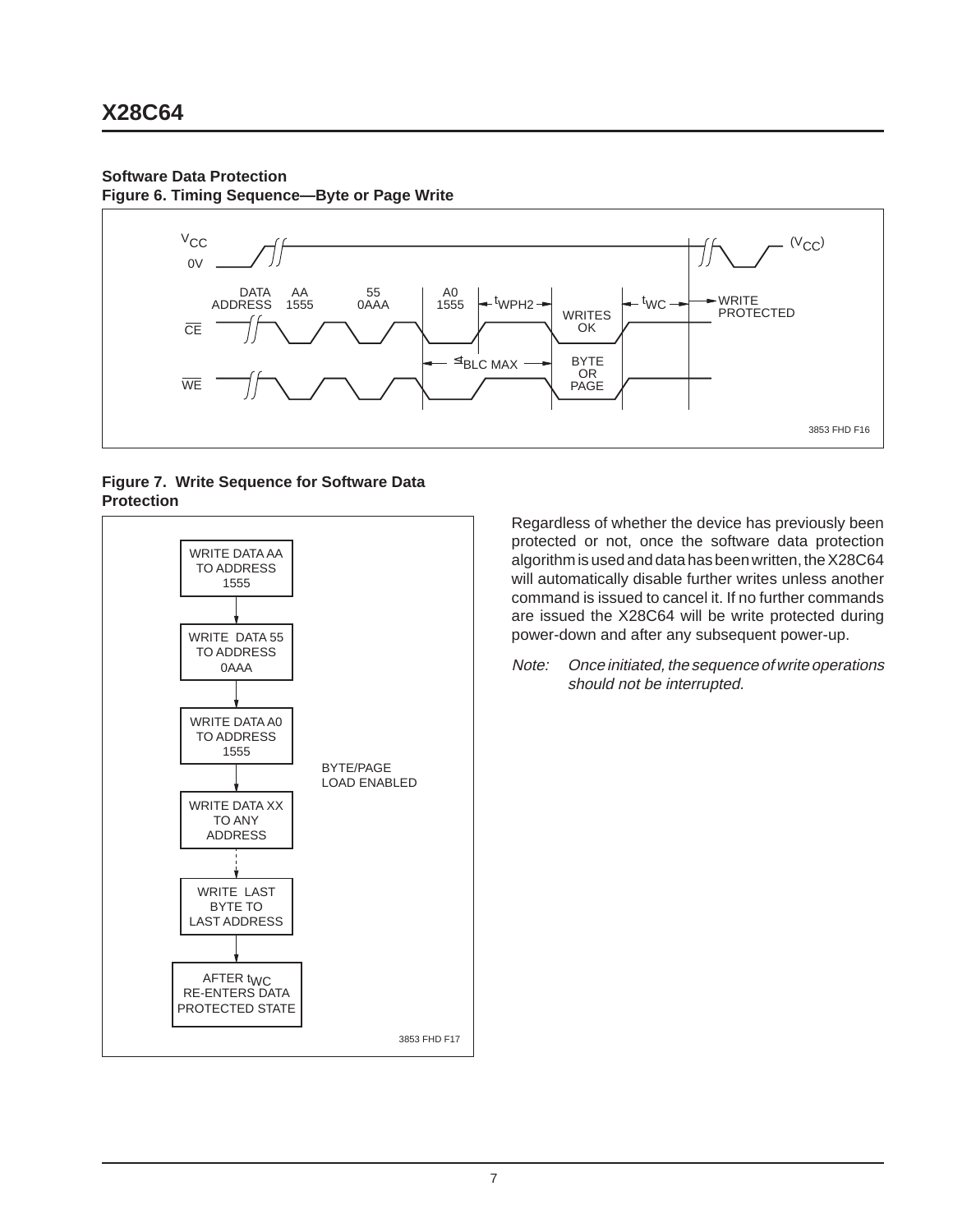### **Resetting Software Data Protection**

**Figure 8. Reset Software Data Protection Timing Sequence**



### **Figure 9. Software Sequence to Deactivate Software Data Protection**



In the event the user wants to deactivate the software data protection feature for testing or reprogramming in an E2PROM programmer, the following six step algorithm will reset the internal protection circuit. After  $t_{WC}$ , the X28C64 will be in standard operating mode.

Note: Once initiated, the sequence of write operations should not be interrupted.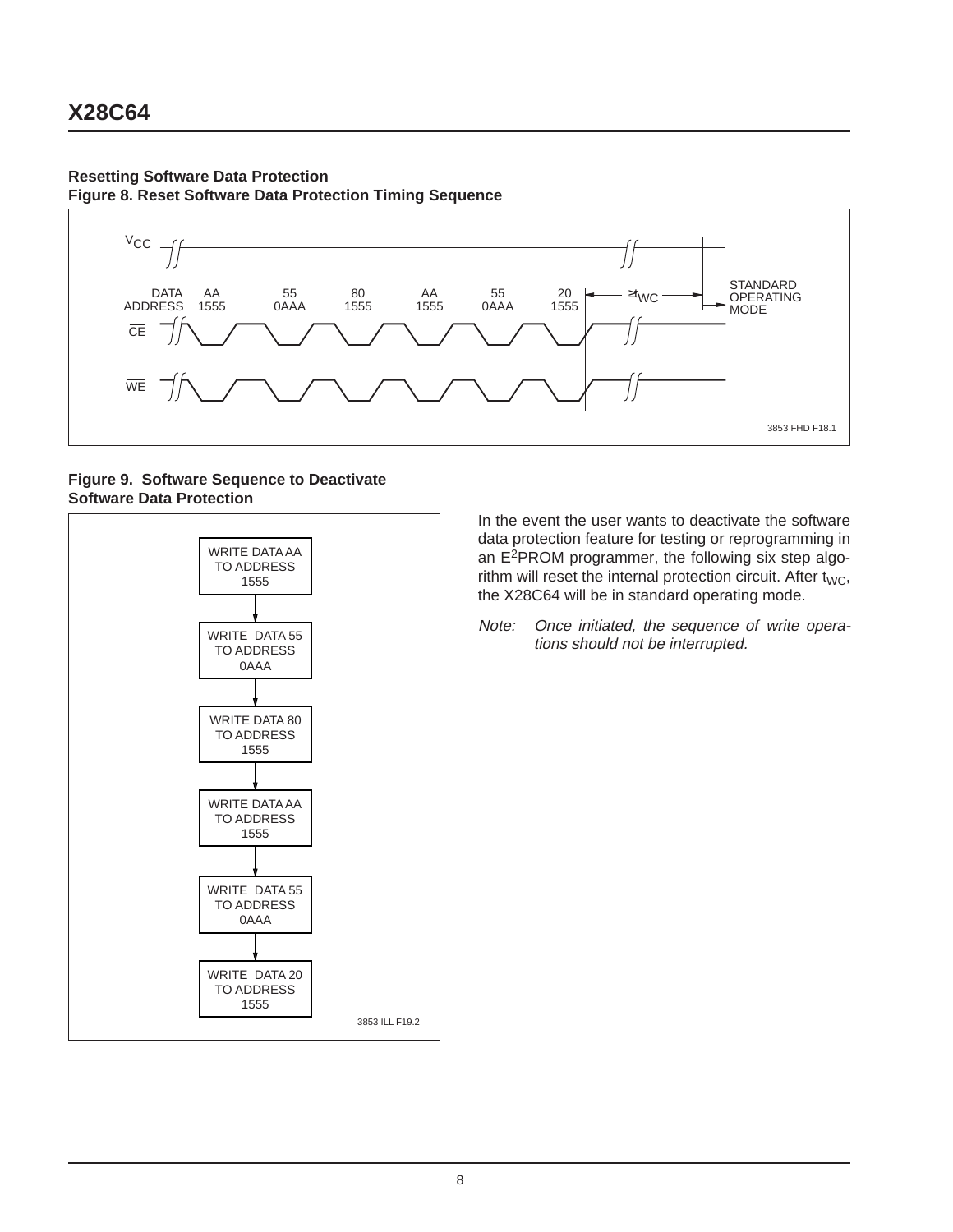### **SYSTEM CONSIDERATIONS**

Because the X28C64 is frequently used in large memory arrays, it is provided with a two line control architecture for both read and write operations. Proper usage can provide the lowest possible power dissipation and eliminate the possibility of contention where multiple I/O pins share the same bus.

To gain the most benefit it is recommended that  $\overline{\text{CE}}$  be decoded from the address bus and be used as the primary device selection input. Both  $\overline{OE}$  and  $\overline{WE}$  would then be common among all devices in the array. For a read operation, this assures that all deselected devices are in their standby mode and that only the selected device(s) is outputting data on the bus.

Because the X28C64 has two power modes, standby and active, proper decoupling of the memory array is of prime concern. Enabling CE will cause transient current spikes. The magnitude of these spikes is dependent on the output capacitive loading of the I/Os. Therefore, the larger the array sharing a common bus, the larger the transient spikes. The voltage peaks associated with the current transients can be suppressed by the proper selection and placement of decoupling capacitors. As a minimum, it is recommended that a 0.1µF high frequency ceramic capacitor be used between  $V_{CC}$  and  $V_{SS}$  at each device. Depending on the size of the array, the value of the capacitor may have to be larger.

In addition, it is recommended that a 4.7µF electrolytic bulk capacitor be placed between  $V_{CC}$  and  $V_{SS}$  for each eight devices employed in the array. This bulk capacitor is employed to overcome the voltage droop caused by the inductive effects of the PC board traces.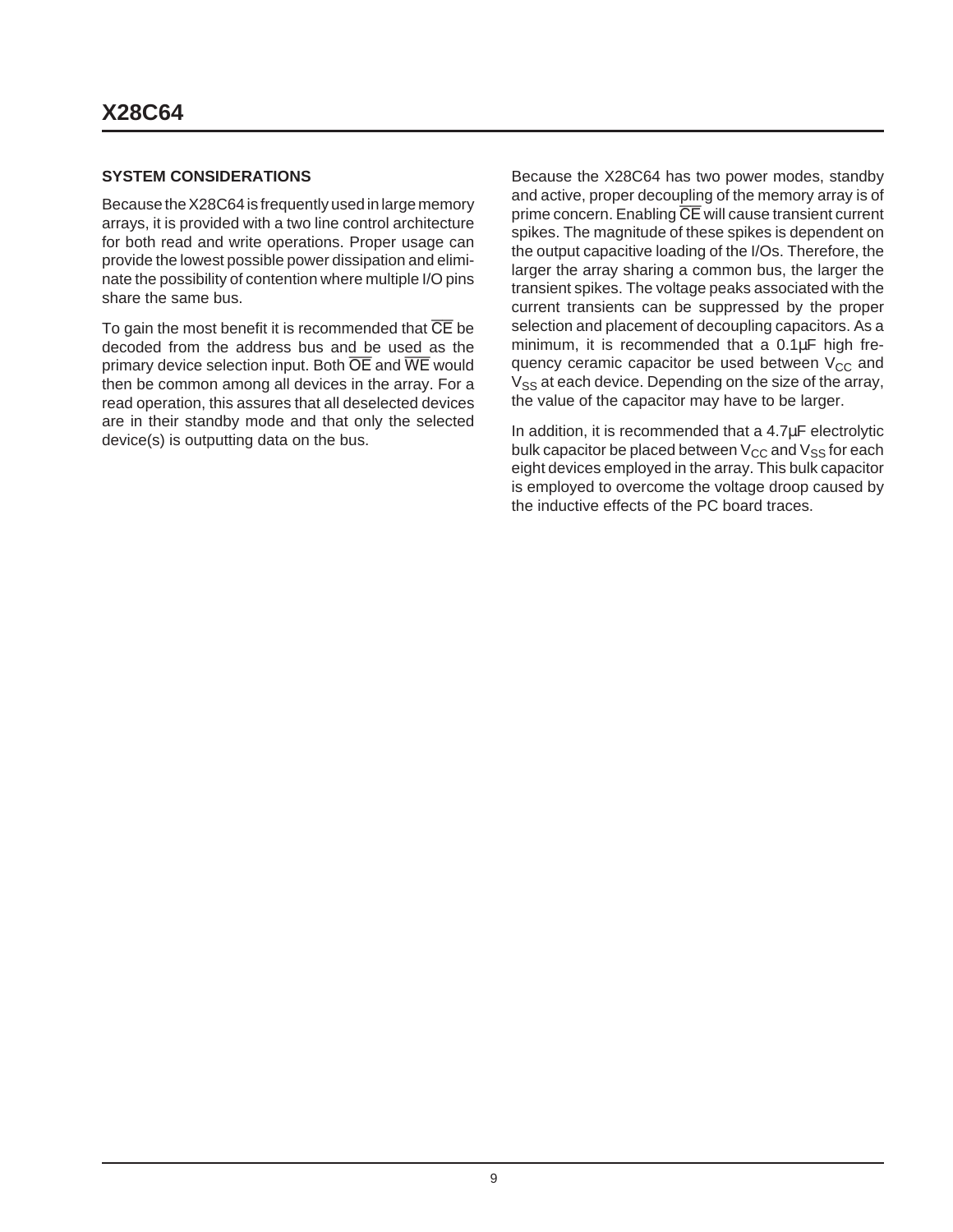### **ABSOLUTE MAXIMUM RATINGS\***

| Temperature under Bias               |  |
|--------------------------------------|--|
|                                      |  |
| X28C64I, X28C64M  -65°C to +135°C    |  |
| Storage Temperature  -65°C to +150°C |  |
| Voltage on any Pin with              |  |
|                                      |  |
|                                      |  |
| <b>Lead Temperature</b>              |  |
| (Soldering, 10 seconds)  300°C       |  |

### **RECOMMENDED OPERATING CONDITIONS**

| <b>Temperature</b> | Min.            | Max.             |  |  |
|--------------------|-----------------|------------------|--|--|
| Commercial         | ∩∘റ             | $+70^{\circ}$ C  |  |  |
| Industrial         | $-40^{\circ}$ C | $+85^{\circ}$ C  |  |  |
| Military           | $-55^{\circ}$ C | $+125^{\circ}$ C |  |  |
| 3853 PGM T02.1     |                 |                  |  |  |

### **\*COMMENT**

Stresses above those listed under "Absolute Maximum Ratings" may cause permanent damage to the device. This is a stress rating only and the functional operation of the device at these or any other conditions above those indicated in the operational sections of this specification is not implied. Exposure to absolute maximum rating conditions for extended periods may affect device reliability.

| <b>Supply Voltage</b> | Limits         |
|-----------------------|----------------|
| X28C64                | $5V \pm 10\%$  |
|                       | 3853 PGM T03 1 |

3853 PGM T03.1

### **D.C. OPERATING CHARACTERISTICS** (Over the recommended operating conditions, unless otherwise specified)

|                                |                                                    | Limits |        |               |              |                                                                                                                                                  |
|--------------------------------|----------------------------------------------------|--------|--------|---------------|--------------|--------------------------------------------------------------------------------------------------------------------------------------------------|
| Symbol                         | <b>Parameter</b>                                   | Min.   | Typ(1) | Max.          | <b>Units</b> | <b>Test Conditions</b>                                                                                                                           |
| $_{\rm lcc}$                   | V <sub>CC</sub> Current (Active)<br>(TTL Inputs)   |        | 30     | 60            | mA           | $\overline{CE} = \overline{OE} = V_{IL}$ , $\overline{WE} = V_{IH}$ , All<br>$I/O's = Open$ , Address Inputs =<br>$0.4V/2.4V$ Levels $@f = 5MHz$ |
| IsB1                           | V <sub>CC</sub> Current (Standby)<br>(TTL Inputs)  |        | 1      | 2             | mA           | $\overline{CE}$ = $V_{IH}$ , $\overline{OE}$ = $V_{II}$<br>All $I/O's = Open$ , Other Inputs = $V_{IH}$                                          |
| $I_{SB2}$                      | V <sub>CC</sub> Current (Standby)<br>(CMOS Inputs) |        | 100    | 200           | μA           | $\overline{CE}$ = $\overline{WE}$ = $V_{CC}$ - 0.3V<br>All $I/O's = Open$ ,<br>Other Inputs = Don't Care                                         |
| ĪЦ                             | Input Leakage Current                              |        |        | 10            | μA           | $V_{IN}$ = $V_{SS}$ to $V_{CC}$                                                                                                                  |
| <b>ILO</b>                     | Output Leakage Current                             |        |        | 10            | μA           | $V_{\text{OUT}} = V_{SS}$ to $V_{CC}$ , $\overline{CE} = V_{\text{IH}}$                                                                          |
| $V_{II}$ (2)                   | Input LOW Voltage                                  | $-1$   |        | 0.8           | V            |                                                                                                                                                  |
| V <sub>IH</sub> <sup>(2)</sup> | Input HIGH Voltage                                 | 2      |        | $V_{CC} + 1$  | $\vee$       |                                                                                                                                                  |
| VOL                            | Output LOW Voltage                                 |        |        | $0.4^{\circ}$ | V            | $I_{OL} = 2.1mA$                                                                                                                                 |
| <b>V<sub>OH</sub></b>          | <b>Output HIGH Voltage</b>                         | 2.4    |        |               | V            | $I_{OH} = -400 \mu A$                                                                                                                            |
|                                |                                                    |        |        |               |              | 3853 PGM T04.2                                                                                                                                   |

**Notes:** (1) Typical values are for  $T_A = 25^\circ \text{C}$  and nominal supply voltage and are not tested.

(2)  $V_{\text{IL}}$  min. and  $V_{\text{IH}}$  max. are for reference only and are not tested.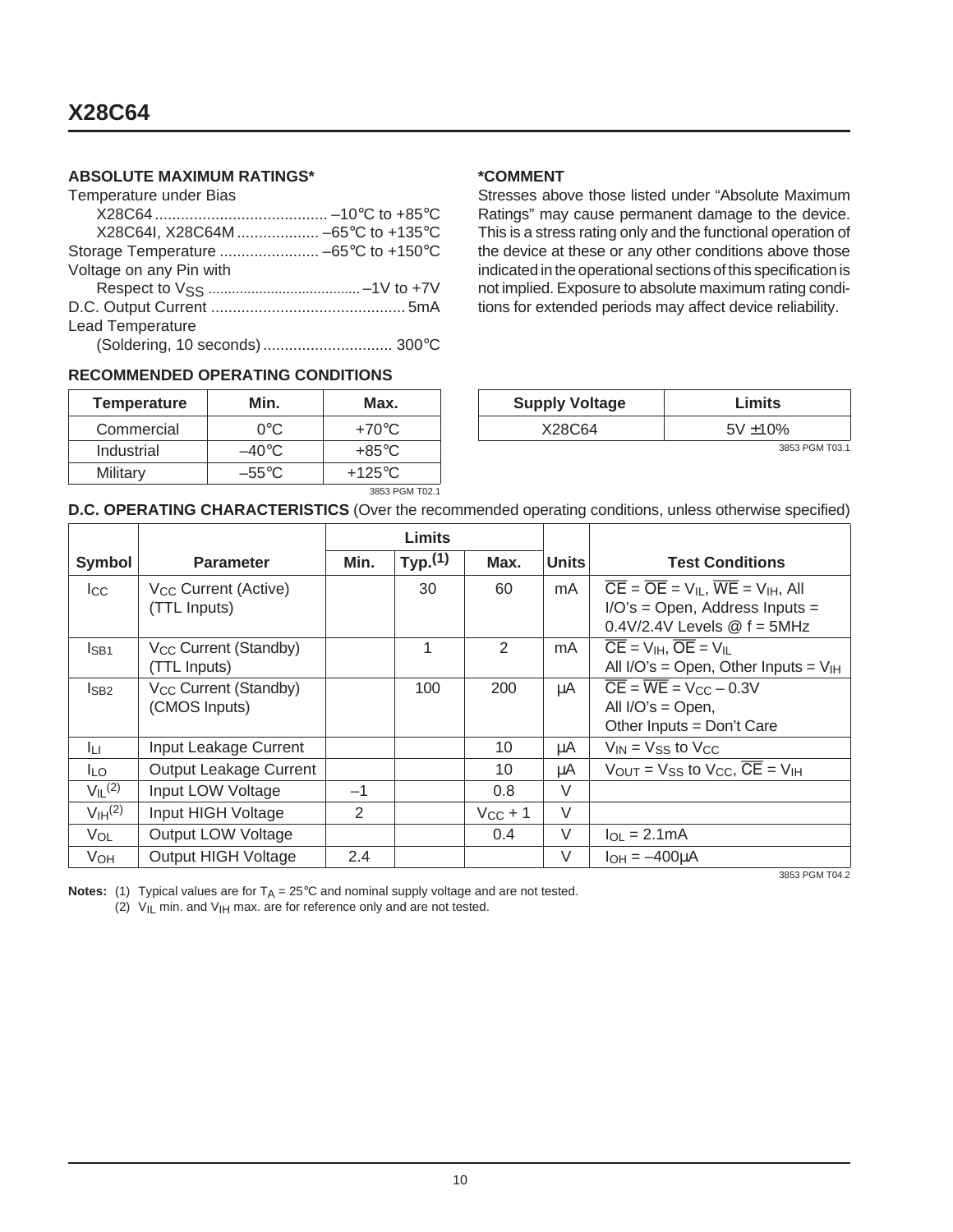### **ENDURANCE AND DATA RETENTION**

| <b>Parameter</b>  | Min.    | <b>Units</b> |  |  |
|-------------------|---------|--------------|--|--|
| Minimum Endurance | 100.000 | Cycles       |  |  |
| Data Retention    | 100     | Years        |  |  |

3853 PGM T05.1

#### **POWER-UP TIMING**

| Symbol                   | <b>Parameter</b>            | Typ.(1) | Units |
|--------------------------|-----------------------------|---------|-------|
| $tp_{UR}$ (3)            | Power-up to Read Operation  | 100     | μs    |
| $t_{PUW}$ <sup>(3)</sup> | Power-up to Write Operation |         | ms    |

3853 PGM T06

### **CAPACITANCE**  $T_A = +25^{\circ}C$ ,  $f = 1$ MHz,  $V_{CC} = 5V$

| <b>Symbol</b>            | <b>Parameter</b>         | Max. | 'Jnits | <b>Test Conditions</b> |
|--------------------------|--------------------------|------|--------|------------------------|
| $C_{\mathsf{I/O}}^{(3)}$ | Input/Output Capacitance | 10   | рF     | $V_{I/O} = 0V$         |
| $C_{\mathsf{IN}}^{(3)}$  | Input Capacitance        |      | рF     | $V_{IN} = 0V$          |

3853 PGM T07.1

### **A.C. CONDITIONS OF TEST**

| Input Pulse Levels                       | $0V$ to $3V$   |
|------------------------------------------|----------------|
| Input Rise and<br><b>Fall Times</b>      | 10ns           |
| Input and Output<br><b>Timing Levels</b> | 1.5V           |
|                                          | 3853 PGM T08.1 |

### **MODE SELECTION**

| $\overline{\text{CE}}$ | <b>OE</b> | <b>WE</b> | <b>Mode</b>                  | <b>VO</b> | <b>Power</b> |
|------------------------|-----------|-----------|------------------------------|-----------|--------------|
|                        |           | н         | Read                         | DOUT      | Active       |
|                        | н         |           | Write                        | $D_{IN}$  | Active       |
| н                      | X         | X         | Standby and<br>Write Inhibit | High Z    | Standby      |
| X.                     |           | X.        | Write Inhibit                |           |              |
|                        |           | H         | Write Inhibit                |           |              |
|                        |           |           |                              |           | 3853 PGM T09 |

### **EQUIVALENT A.C. LOAD CIRCUIT**



### **SYMBOL TABLE**

|                | <b>WAVEFORM</b> | <b>INPUTS</b>                     | <b>OUTPUTS</b>                         |
|----------------|-----------------|-----------------------------------|----------------------------------------|
|                |                 | Must be<br>steady                 | Will be<br>steady                      |
|                |                 | May change<br>from LOW<br>to HIGH | Will change<br>from LOW<br>to HIGH     |
| )pF            |                 | May change<br>from HIGH<br>to LOW | Will change<br>from HIGH<br>to LOW     |
|                |                 | Don't Care:<br>Changes<br>Allowed | Changing:<br><b>State Not</b><br>Known |
| 3853 FHD F20.3 |                 | N/A                               | Center Line<br>is High<br>Impedance    |
|                |                 |                                   |                                        |

**Note:** (3) This parameter is periodically sampled and not 100% tested.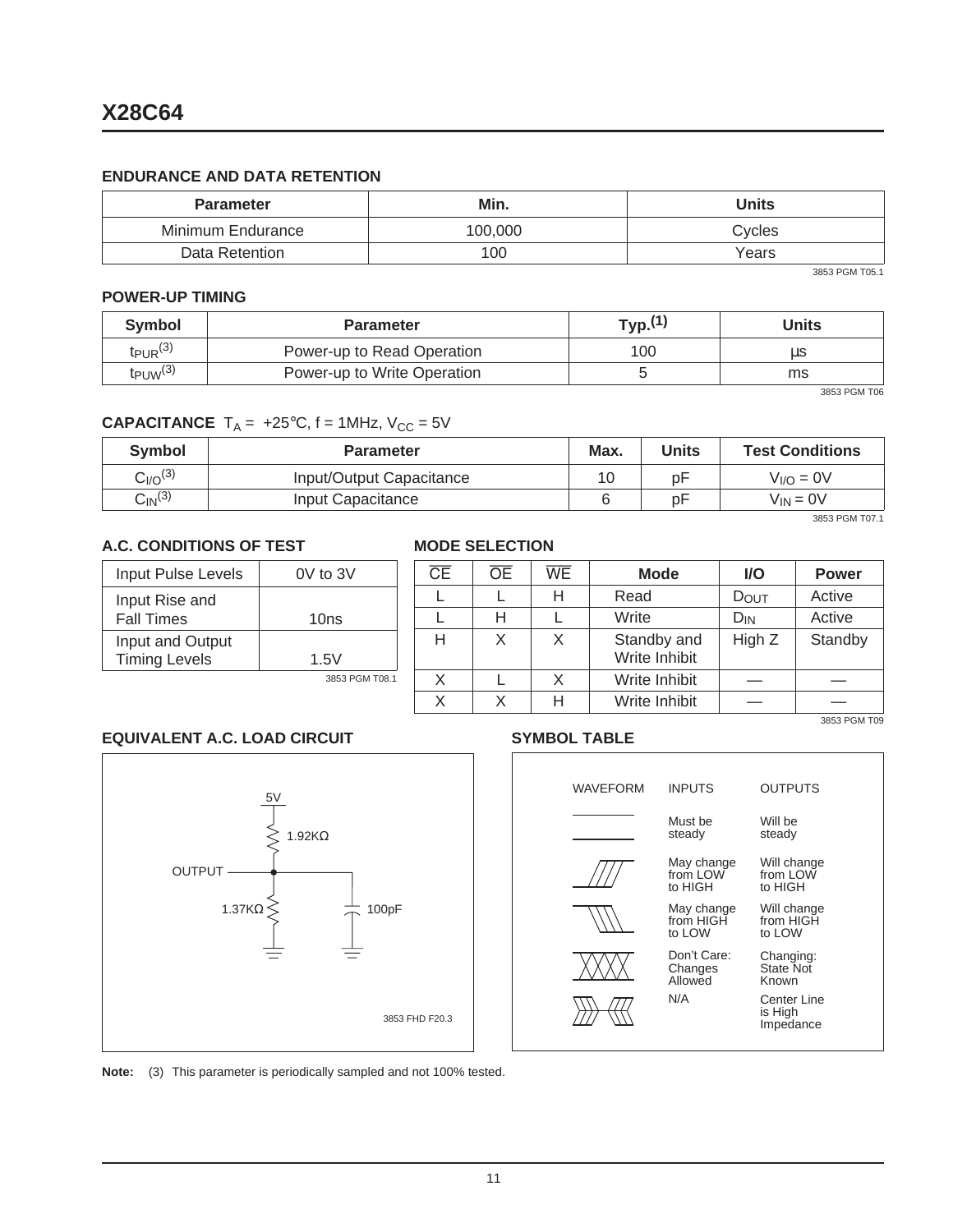### **A.C. CHARACTERISTICS** (Over recommended operating conditions, unless otherwise specified.)

### **Read Cycle Limits**

|                                     |                                  |          | X28C64-15 |          | X28C64-20 |          | X28C64-25 |                |
|-------------------------------------|----------------------------------|----------|-----------|----------|-----------|----------|-----------|----------------|
| Symbol                              | Min.<br><b>Parameter</b>         |          | Max.      | Min.     | Max.      | Min.     | Max.      | <b>Units</b>   |
| t <sub>RC</sub>                     | Read Cycle Time                  | 150      |           | 200      |           | 250      |           | ns             |
| <b>t</b> ce                         | Chip Enable Access Time          |          | 150       |          | 200       |          | 250       | ns             |
| t <sub>AA</sub>                     | Address Access Time              |          | 150       |          | 200       |          | 250       | ns             |
| $t_{OE}$                            | <b>Output Enable Access Time</b> |          | 70        |          | 80        |          | 100       | ns             |
| $t_1$ $z^{(4)}$                     | CE LOW to Active Output          | 0        |           | 0        |           | 0        |           | ns             |
| $t_{OLZ}$ <sup>(4)</sup>            | OE LOW to Active Output          | $\Omega$ |           | $\Omega$ |           | $\Omega$ |           | ns             |
| $t_{HZ}$ <sup>(4)</sup>             | CE HIGH to High Z Output         |          | 50        |          | 50        |          | 50        | ns             |
| $to$ Hz <sup><math>(4)</math></sup> | OE HIGH to High Z Output         |          | 50        |          | 50        |          | 50        | ns             |
| toh                                 | Output Hold from Address Change  | 0        |           |          |           | 0        |           | ns             |
|                                     |                                  |          |           |          |           |          |           | 3856 PGM T10.1 |

### **Read Cycle**



**Notes:** (4) t<sub>LZ</sub> min.,t<sub>HZ</sub>, t<sub>OLZ</sub> min., and t<sub>OHZ</sub> are periodically sampled and not 100% tested. t<sub>HZ</sub> max. and t<sub>OHZ</sub> max. are measured, with  $C_L$  = 5pF, from the point when  $\overline{\text{CE}}$  or  $\overline{\text{OE}}$  return HIGH (whichever occurs first) to the time when the outputs are no longer driven.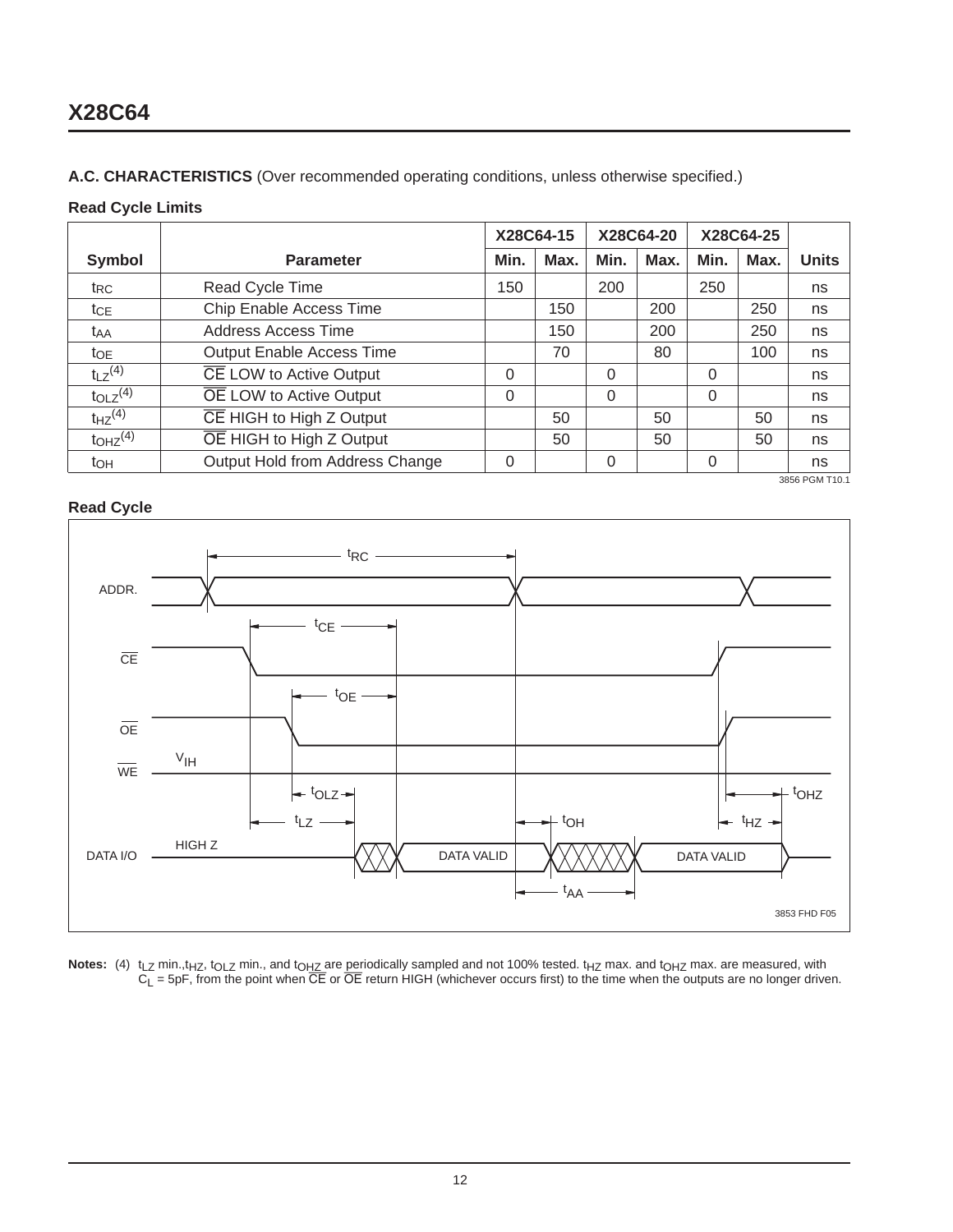#### **WRITE CYCLE LIMITS**

| <b>Symbol</b>            | <b>Parameter</b>          | Min(7)      | Typ(1) | Max. | <b>Units</b>   |
|--------------------------|---------------------------|-------------|--------|------|----------------|
| $twc^{(5)}$              | Write Cycle Time          |             | 5      | 10   | ms             |
| tas                      | <b>Address Setup Time</b> | $\mathbf 0$ |        |      | ns             |
| t <sub>AH</sub>          | <b>Address Hold Time</b>  | 100         |        |      | ns             |
| tcs                      | Write Setup Time          | 0           |        |      | ns             |
| $t$ CH                   | Write Hold Time           | 0           |        |      | ns             |
| tcw                      | <b>CE Pulse Width</b>     | 100         |        |      | ns             |
| toes                     | OE HIGH Setup Time        | 10          |        |      | ns             |
| toeh                     | OE HIGH Hold Time         | 10          |        |      | ns             |
| t <sub>WP</sub>          | <b>WE Pulse Width</b>     | 100         |        |      | ns             |
| t <sub>WPH</sub>         | <b>WE HIGH Recovery</b>   | 200         |        |      | ns             |
| $twophz^{(6)}$           | SDP WE Recovery           |             |        |      | μs             |
| t <sub>DV</sub>          | Data Valid                |             |        | 1    | μs             |
| tps                      | Data Setup                | 50          |        |      | ns             |
| t <sub>DH</sub>          | Data Hold                 | 10          |        |      | ns             |
| t <sub>DW</sub>          | Delay to Next Write       | 10          |        |      | μs             |
| $t_{BLC}$ <sup>(7)</sup> | <b>Byte Load Cycle</b>    | 1           |        | 100  | <b>us</b>      |
|                          |                           |             |        |      | 3853 PGM T11.1 |

### WE **Controlled Write Cycle**



Notes: (5) t<sub>WC</sub> is the minimum cycle time to be allowed from the system perspective unless polling techniques are used. It is the maximum time the device requires to automatically complete the internal write operation.

(6)  $t_{WPH}$  is the normal page write operation WE recovery time.  $t_{WPH2}$  is the WE recovery time needed only after the end of issuing the three-byte SDP command sequence and before writing the first byte of data to the array. Refer to Figure 6 which illustrates the t<sub>WPH2</sub> requirement.

(7) For faster  $t_{\text{WC}}$  and  $t_{\text{BLC}}$  times, refer to X28HC64.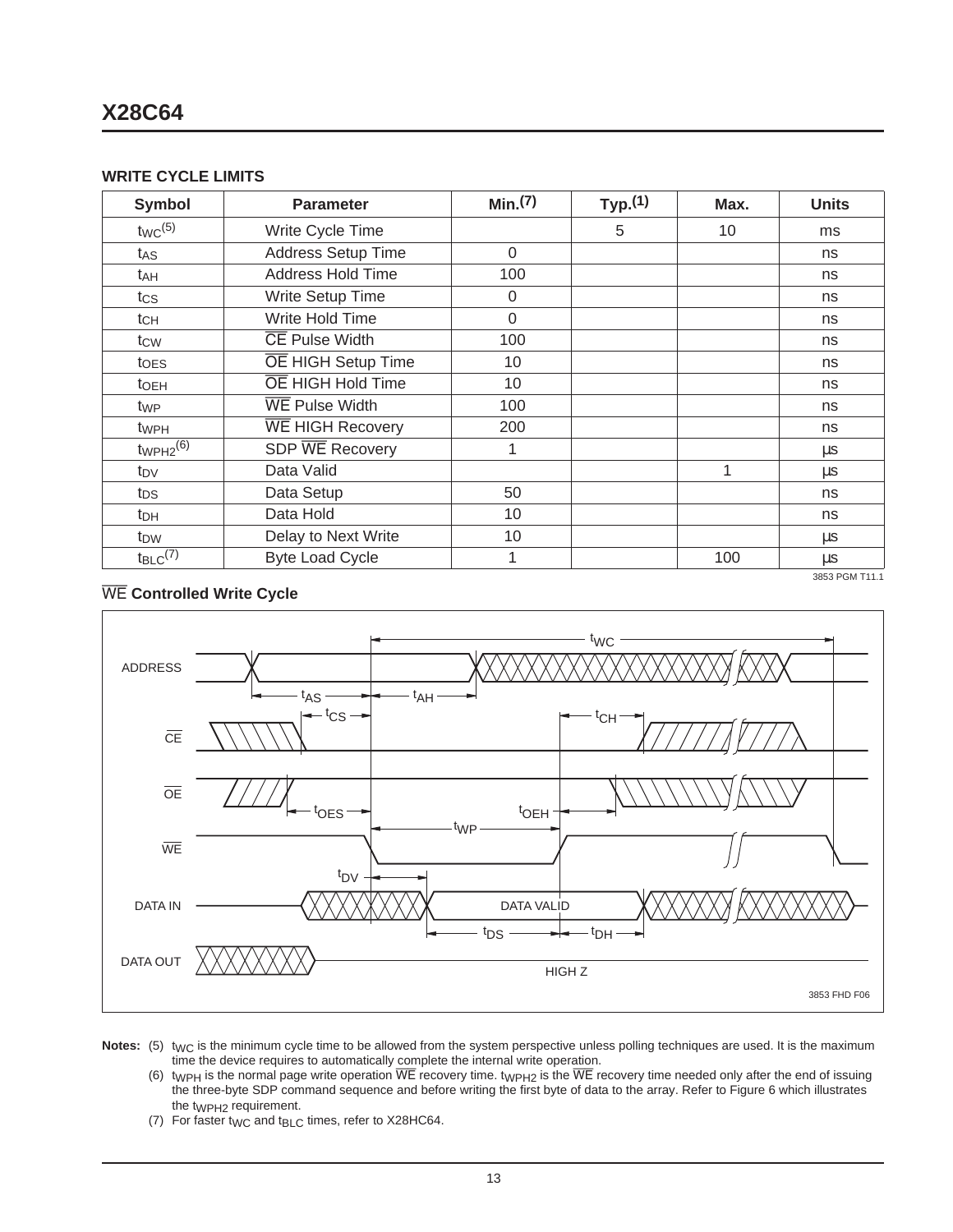### CE **Controlled Write Cycle**



#### **Page Write Cycle**



- **Notes:** (8) Between successive byte writes within a page write operation, OE can be strobed LOW: e.g. this can be done with CE and WE HIGH to fetch data from another memory device within the system for the next write; or with  $\overline{\text{WE}}$  HIGH and  $\overline{\text{CE}}$  LOW effectively performing a polling operation.
	- (9) The timings shown above are unique to page write operations. Individual byte load operations within the page write must conform to either the  $\overline{\text{CE}}$  or  $\overline{\text{WE}}$  controlled write cycle timing.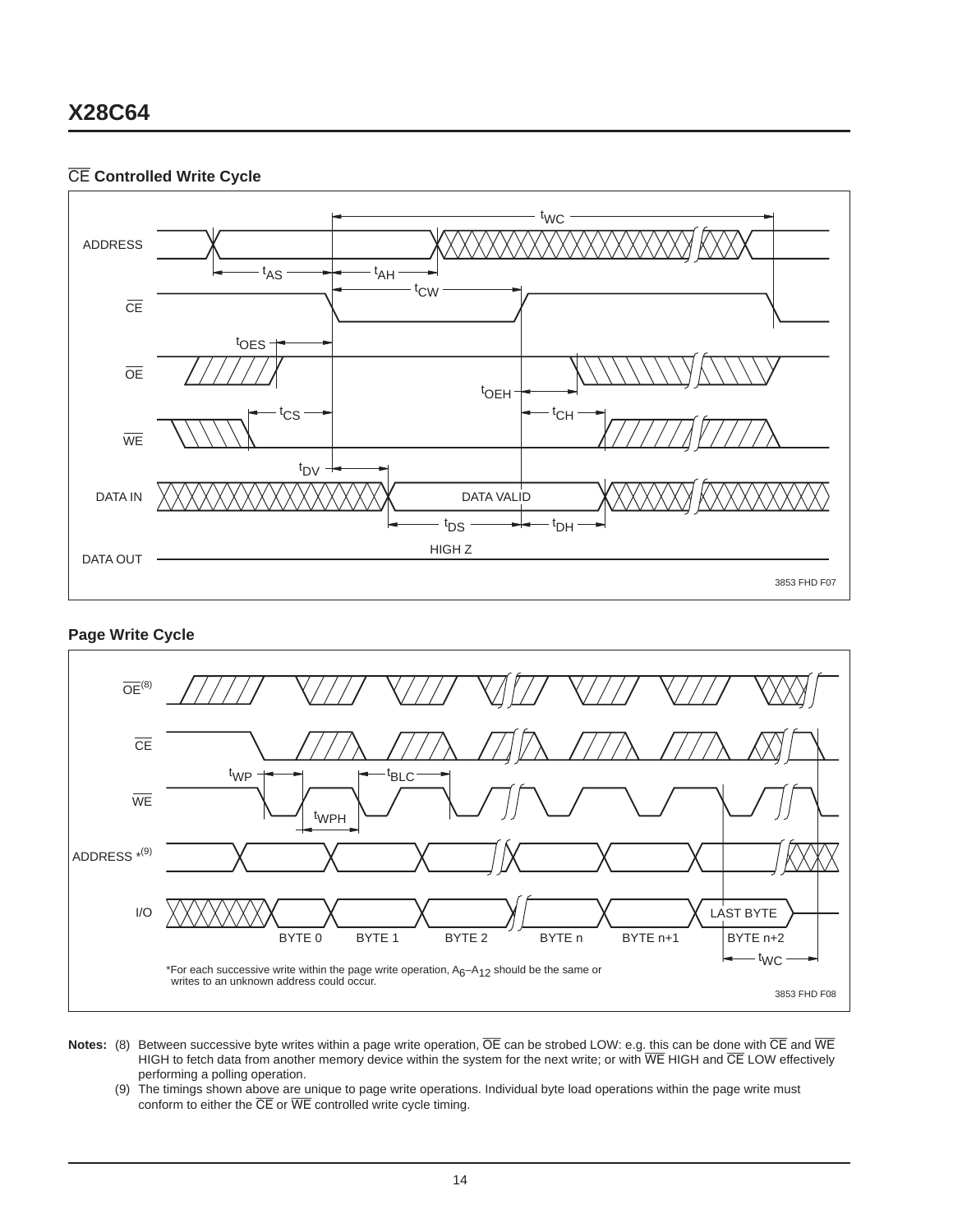### DATA **Polling Timing Diagram(10)**



### **Toggle Bit Timing Diagram(10)**



**Note:** (10) Polling operations are by definition read cycles and are therefore subject to read cycle timings.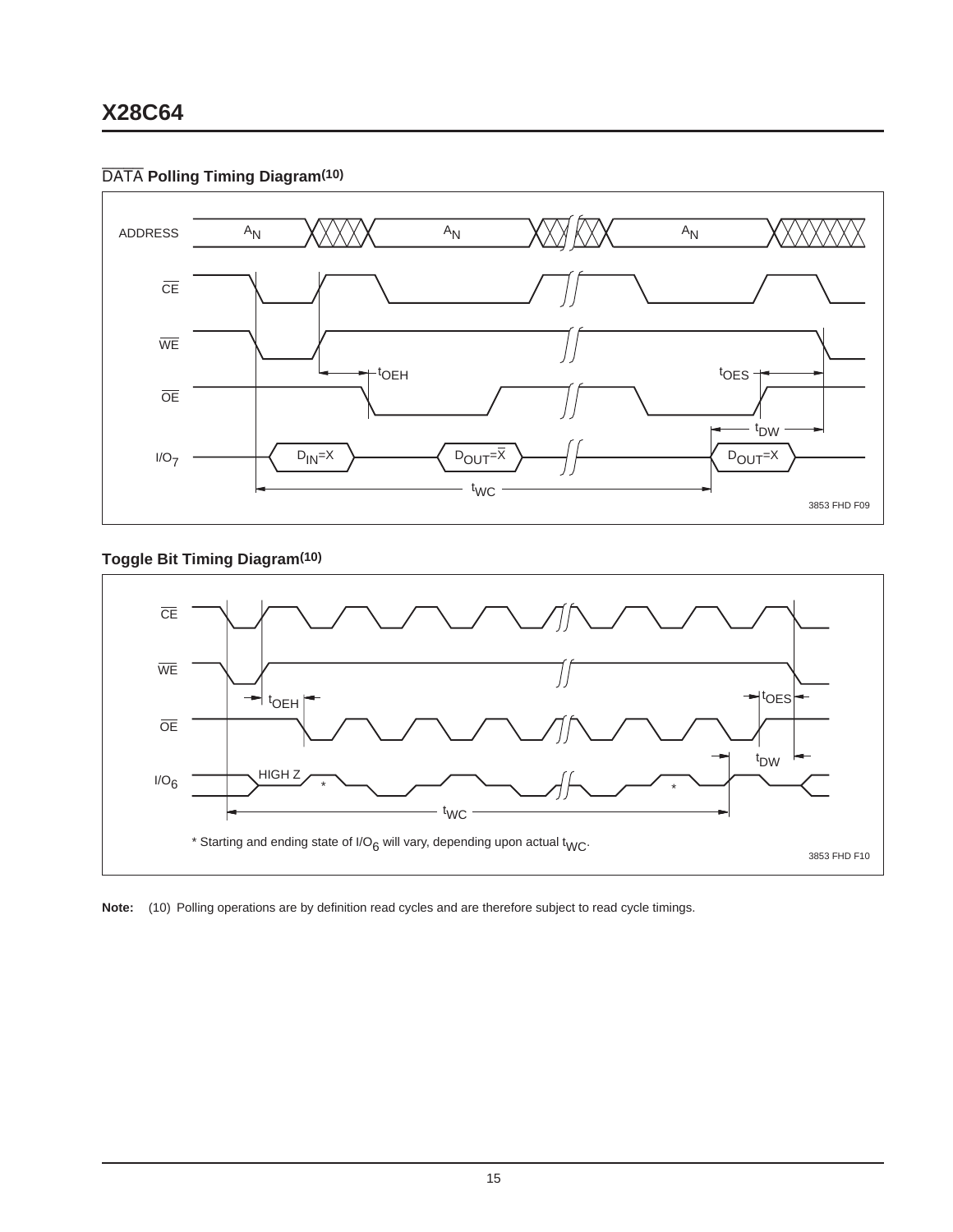**NOTES**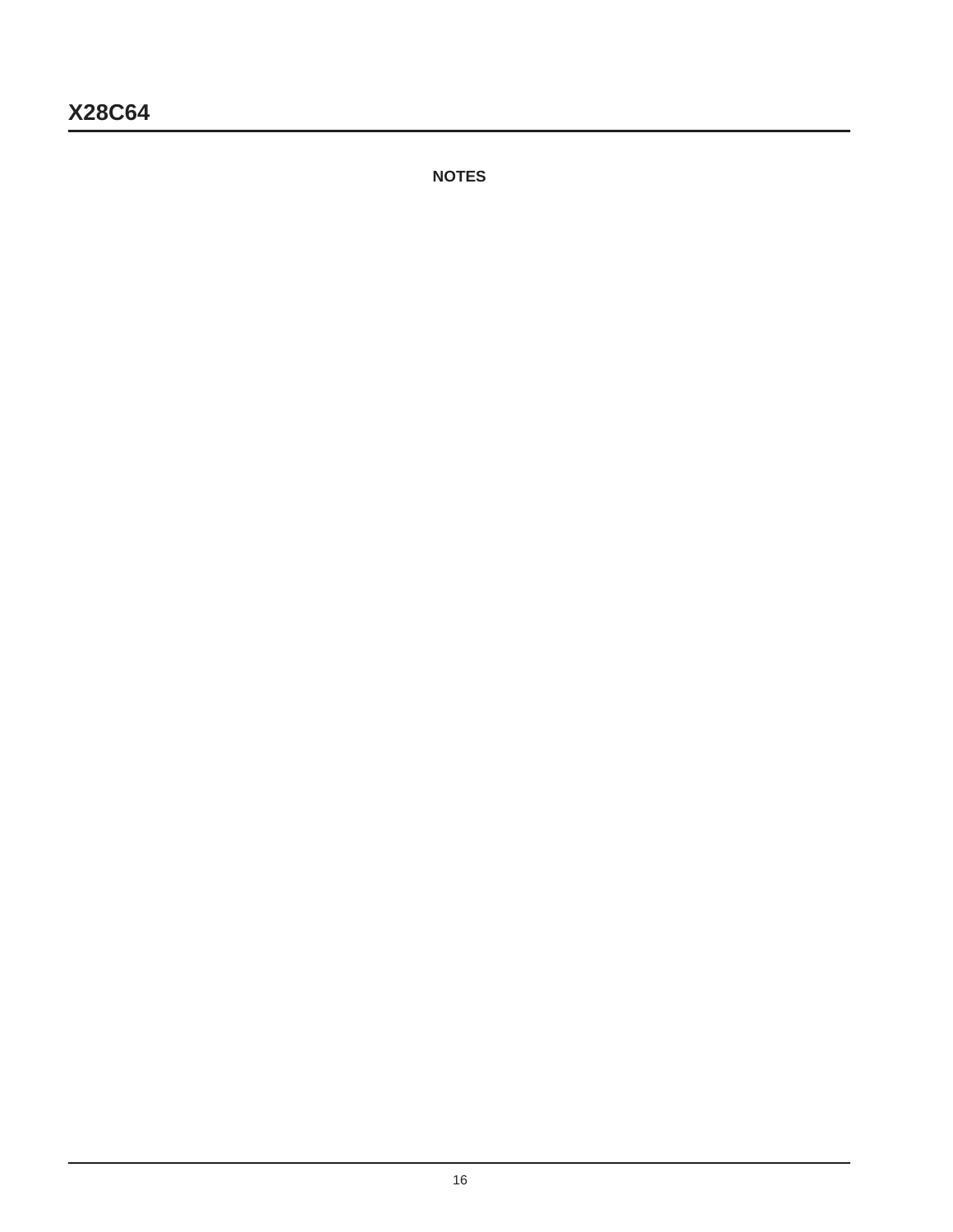**28-LEAD PLASTIC DUAL IN-LINE PACKAGE TYPE P**



#### **NOTE: ALL DIMENSIONS IN INCHES (IN PARENTHESES IN MILLIMETERS)**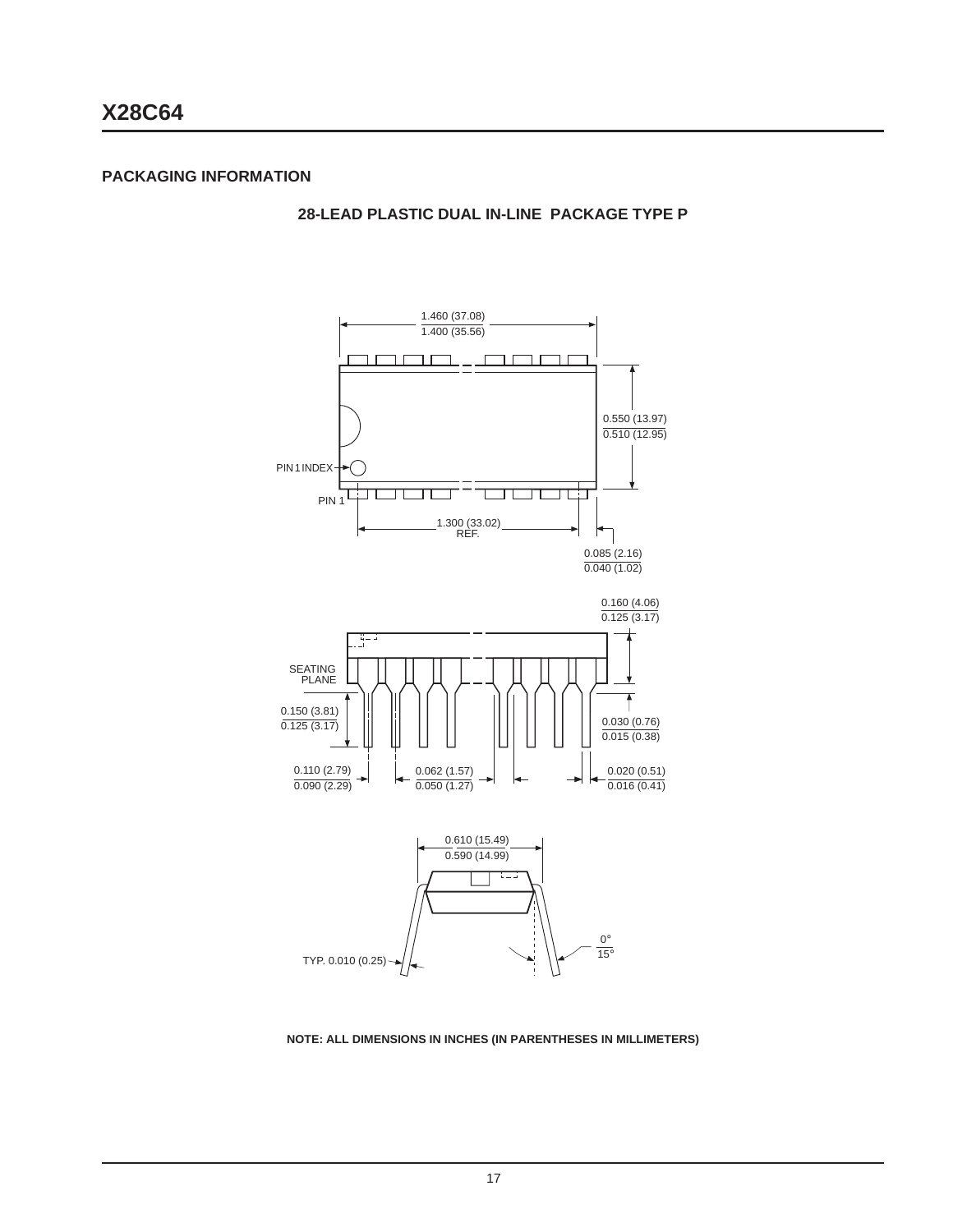**28-LEAD HERMETIC DUAL IN-LINE PACKAGE TYPE D**



**NOTE: ALL DIMENSIONS IN INCHES (IN PARENTHESES IN MILLIMETERS)**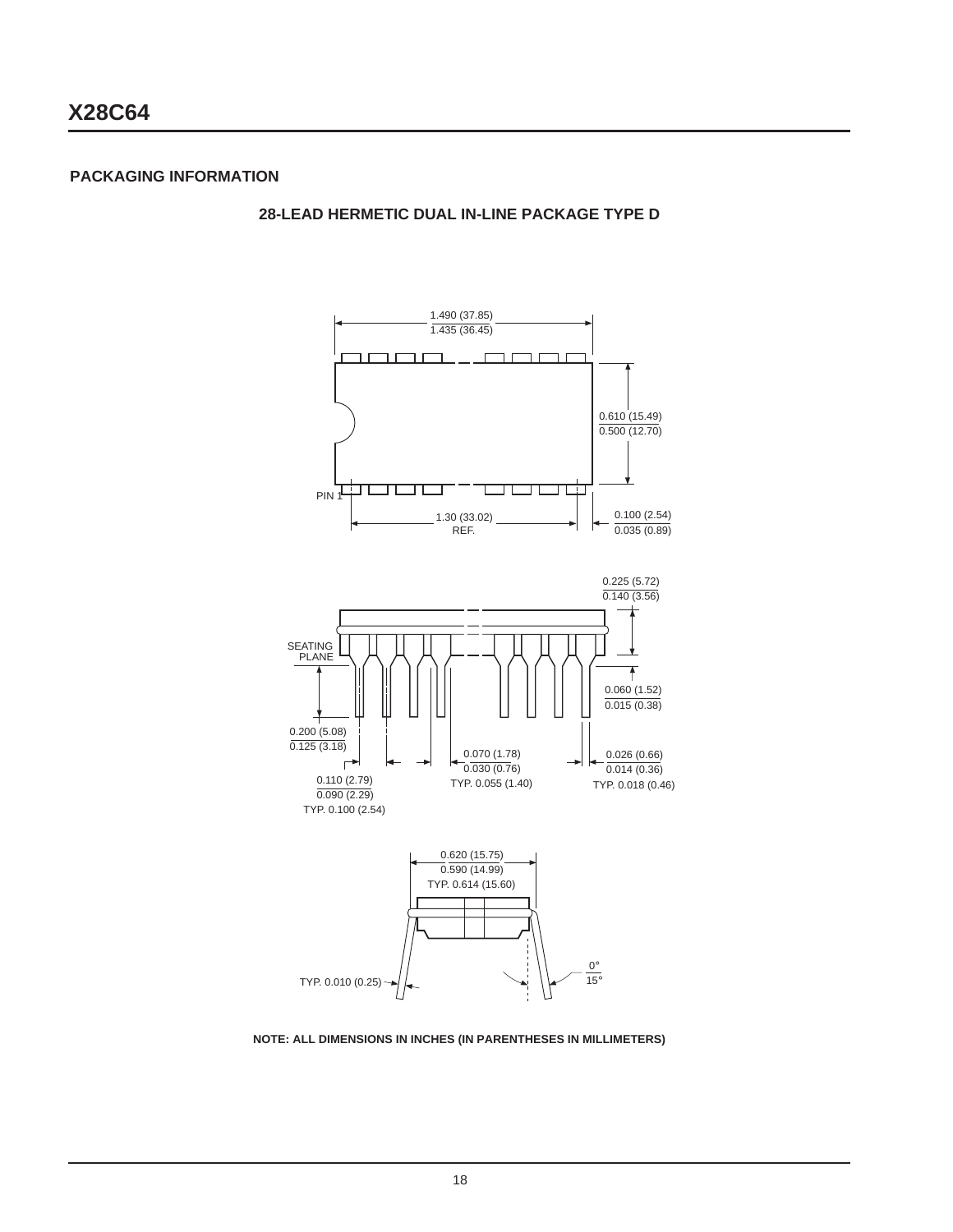**32-LEAD PLASTIC LEADED CHIP CARRIER PACKAGE TYPE J**



**2. DIMENSIONS WITH NO TOLERANCE FOR REFERENCE ONLY**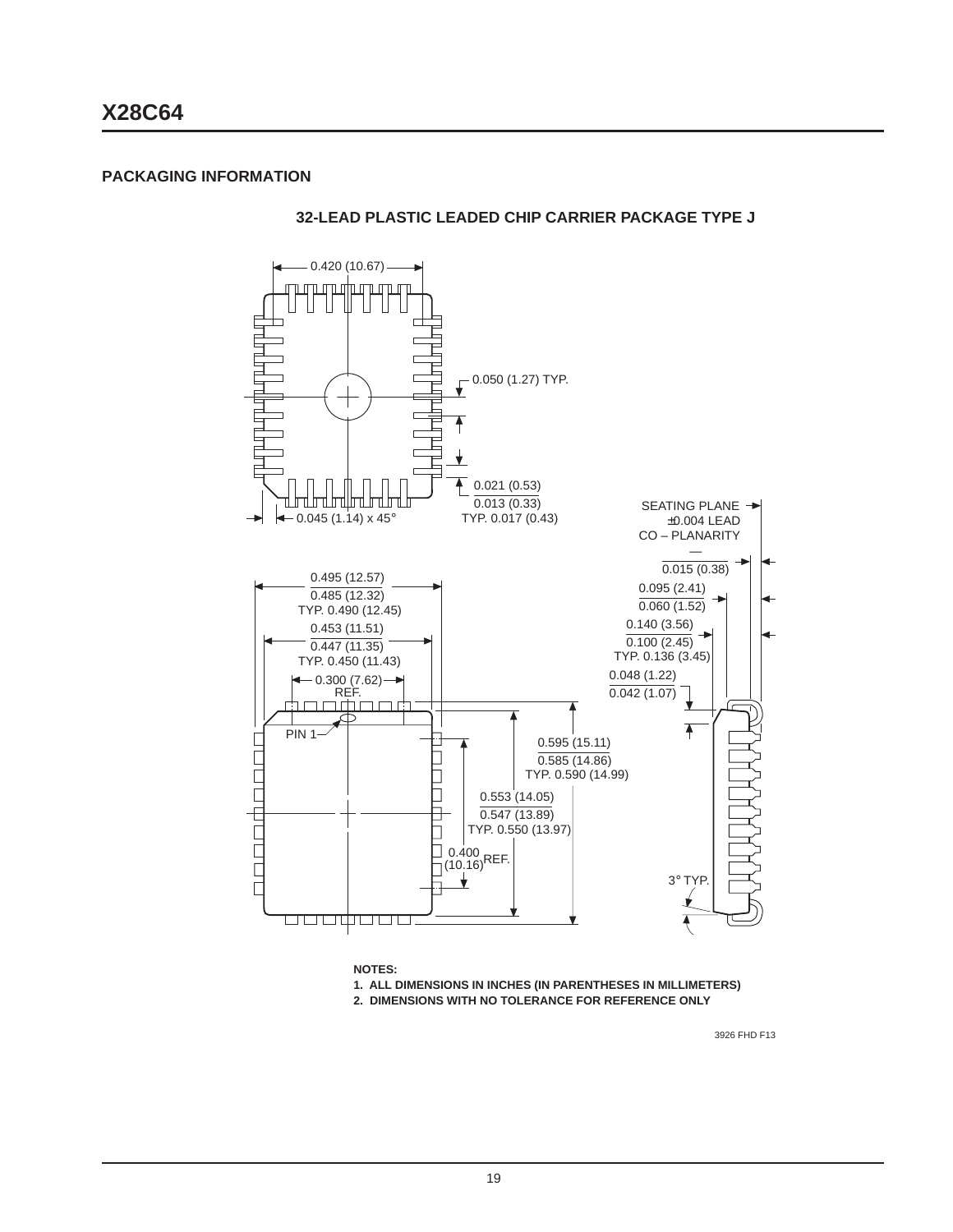**28-LEAD PLASTIC SMALL OUTLINE GULL WING PACKAGE TYPE S**



**NOTES:**

**1. ALL DIMENSIONS IN INCHES (IN PARENTHESES IN MILLIMETERS)**

**2. FORMED LEAD SHALL BE PLANAR WITH RESPECT TO ONE ANOTHER WITHIN 0.004 INCHES**

**3. BACK EJECTOR PIN MARKED "KOREA"**

**4. CONTROLLING DIMENSION: INCHES (MM)**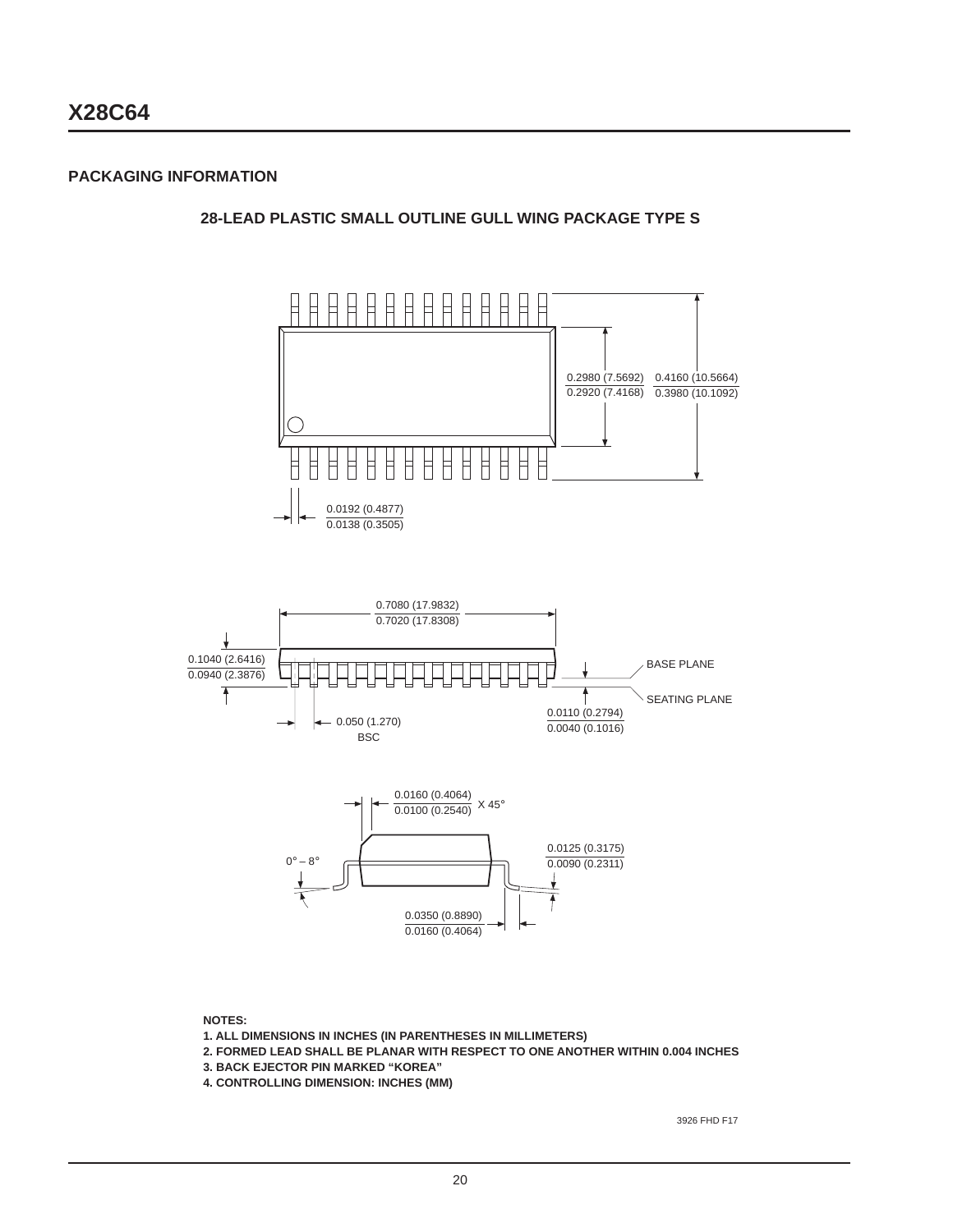**32-PAD CERAMIC LEADLESS CHIP CARRIER PACKAGE TYPE E**



**NOTE:**

**1. ALL DIMENSIONS IN INCHES (IN PARENTHESES IN MILLIMETERS)**

**2. TOLERANCE:** ±**1% NLT** ±**0.005 (0.127)**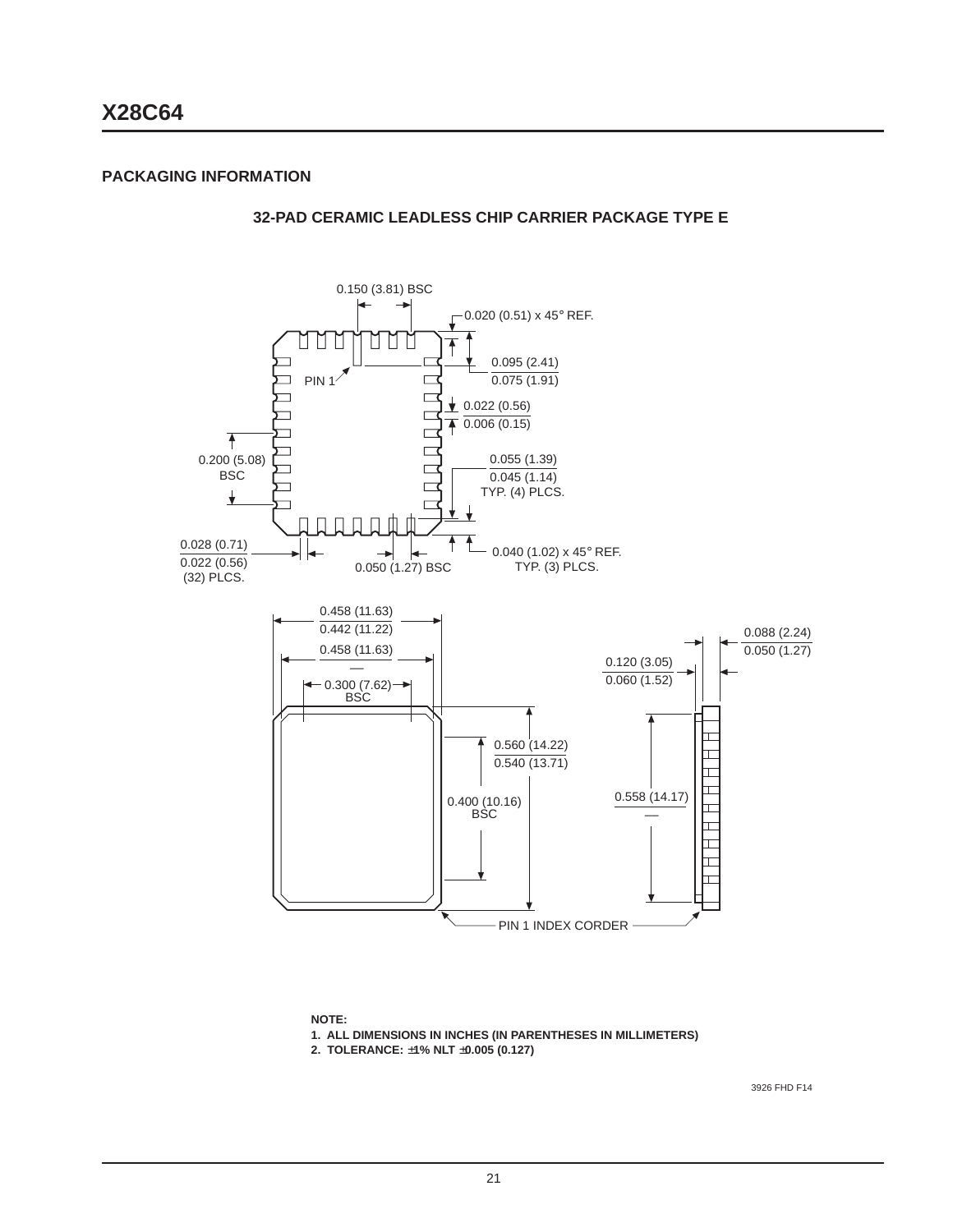**28-LEAD CERAMIC PIN GRID ARRAY PACKAGE TYPE K**



**NOTE: ALL DIMENSIONS IN INCHES (IN PARENTHESES IN MILLIMETERS)**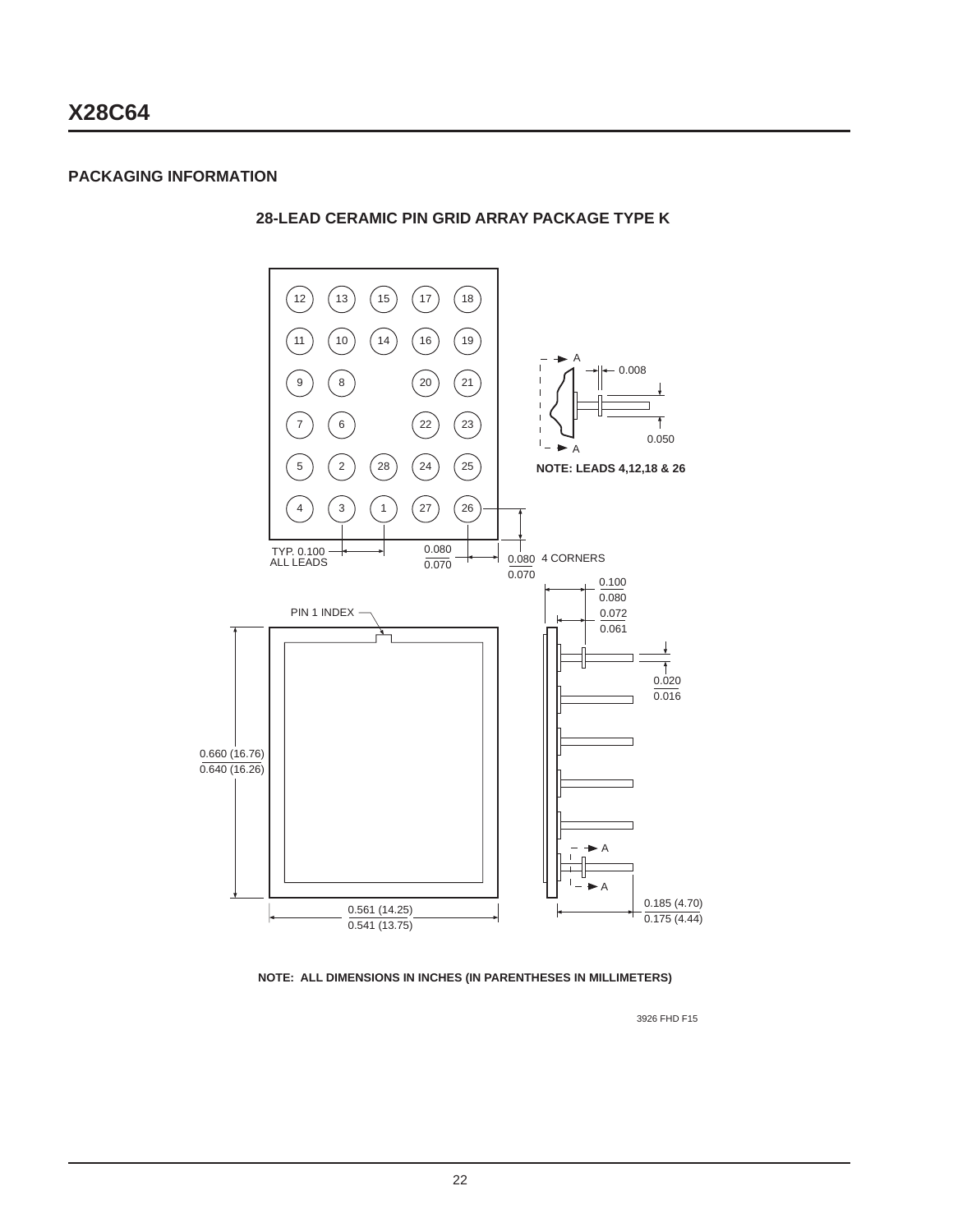### **PACKAGING INFORMATION**



### **28-LEAD CERAMIC FLAT PACK**

**NOTE: ALL DIMENSIONS IN INCHES (IN PARENTHESES IN MILLIMETERS)**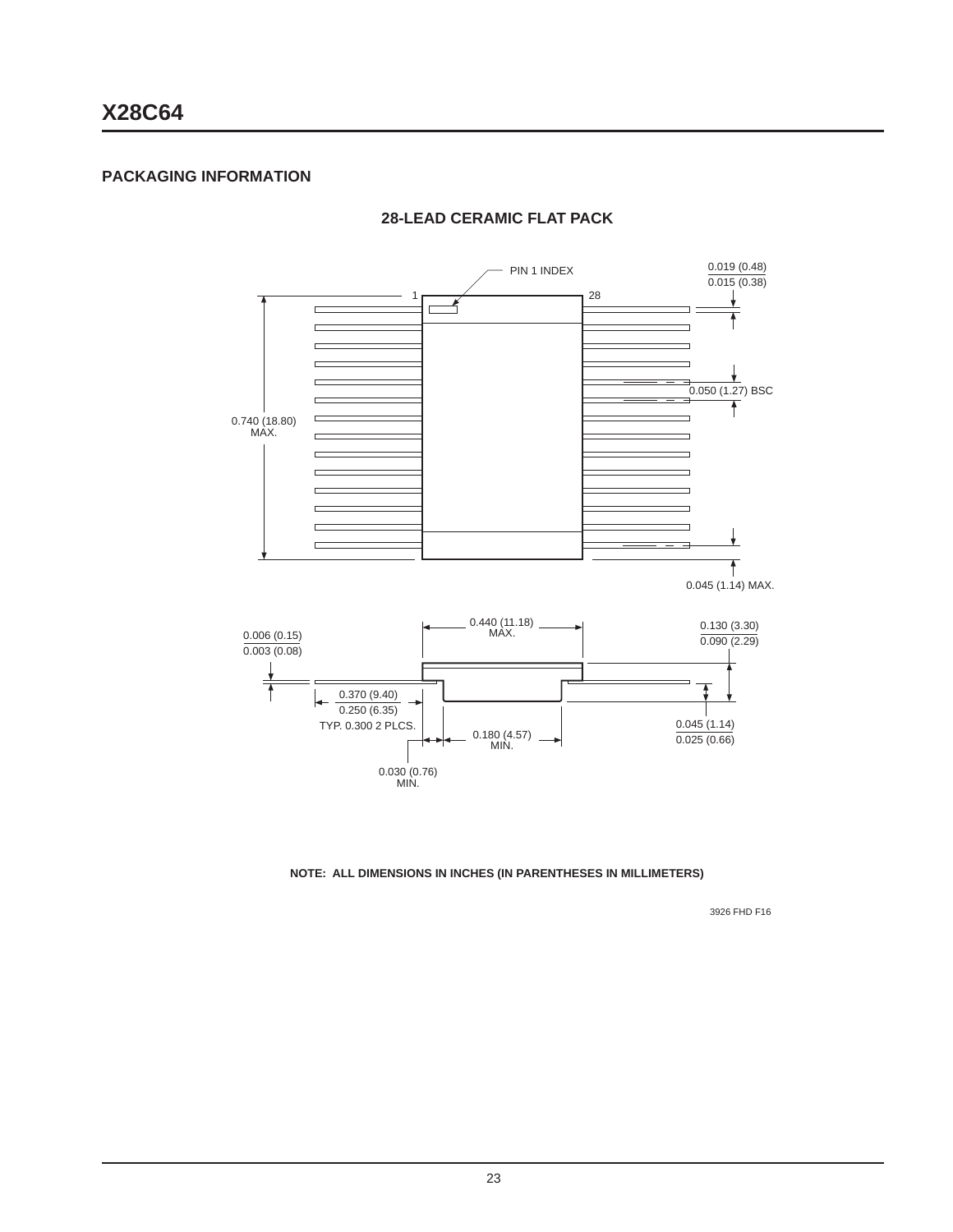### **PACKAGING INFORMATION**



**NOTE:**

**1. ALL DIMENSIONS ARE SHOWN IN MILLIMETERS (INCHES IN PARENTHESES).**

3926 ILL F38.1